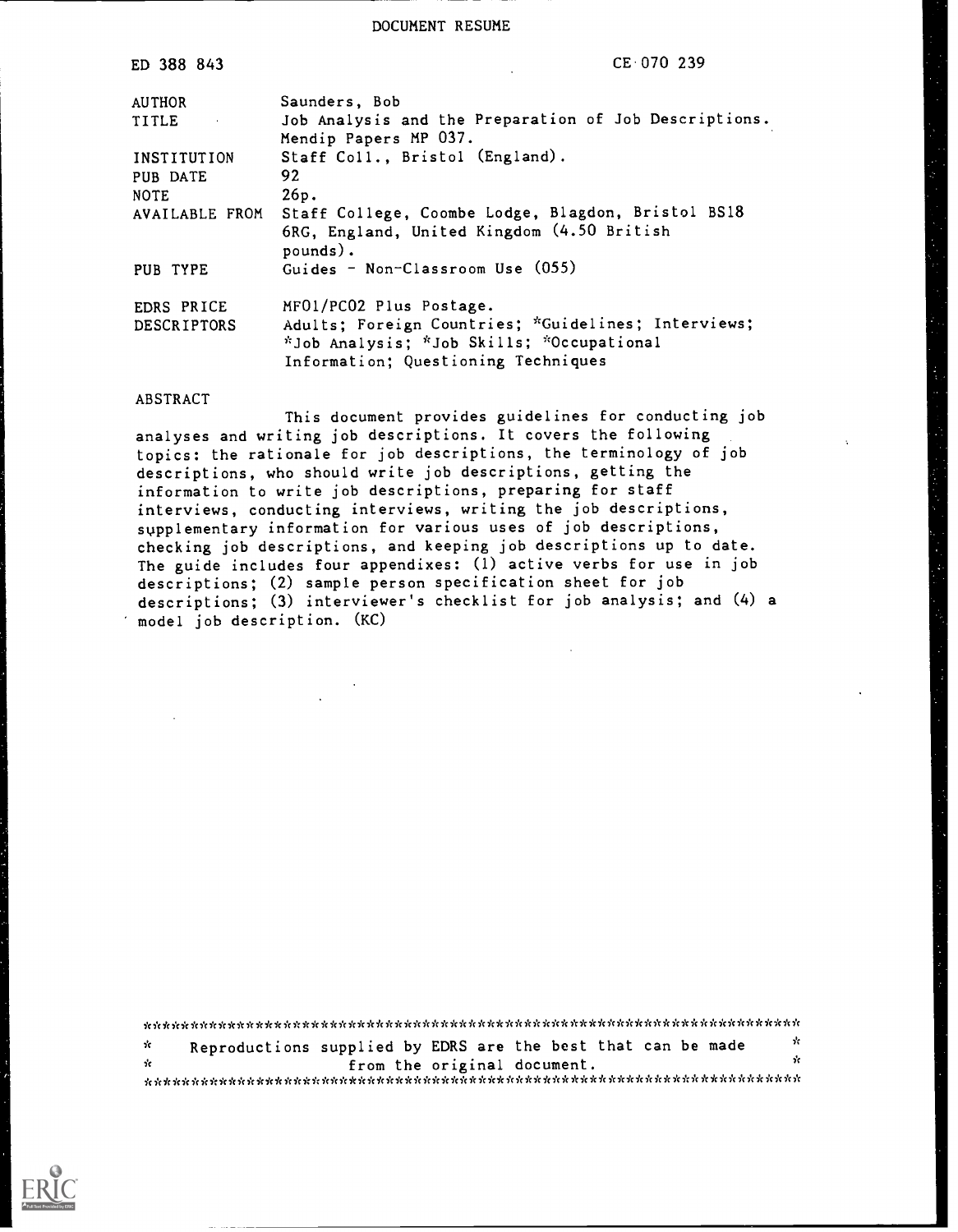# $\frac{d}{d}$   $\frac{d}{d}$   $\frac{d}{d}$  Job analysis and the preparation of job<br>descriptions<br> $\sum$  Bob Saunders preparation of job descriptions

# Bob Saunders

.፣

U.1. DEPARTMENT OF EDUCATION Office al Educational Research and Improvement MAT<br>EDUCATIONAL RESOURCES INFORMATION CENTER (ERIC)

This document has been reproduced as recerved from the perSOn or orgemzetoon ovoinateng a

or ensuring is<br>0 Minor changes have been made to improve<br>reproduction quality

Points of view or opinions stated in this docu.<br>ment: do: not: necessarily represent: official<br>OERI position or policy

"PERMISSION TO REPRODUCE THIS<br>MATE<del>RIA</del> HAS BEEN GRANTED BY

**MP 037** 

 $\mathscr{C}$ 

TO THE EDUCATIONAL RESOURCES INFORMATION CENTER (ERIC)."

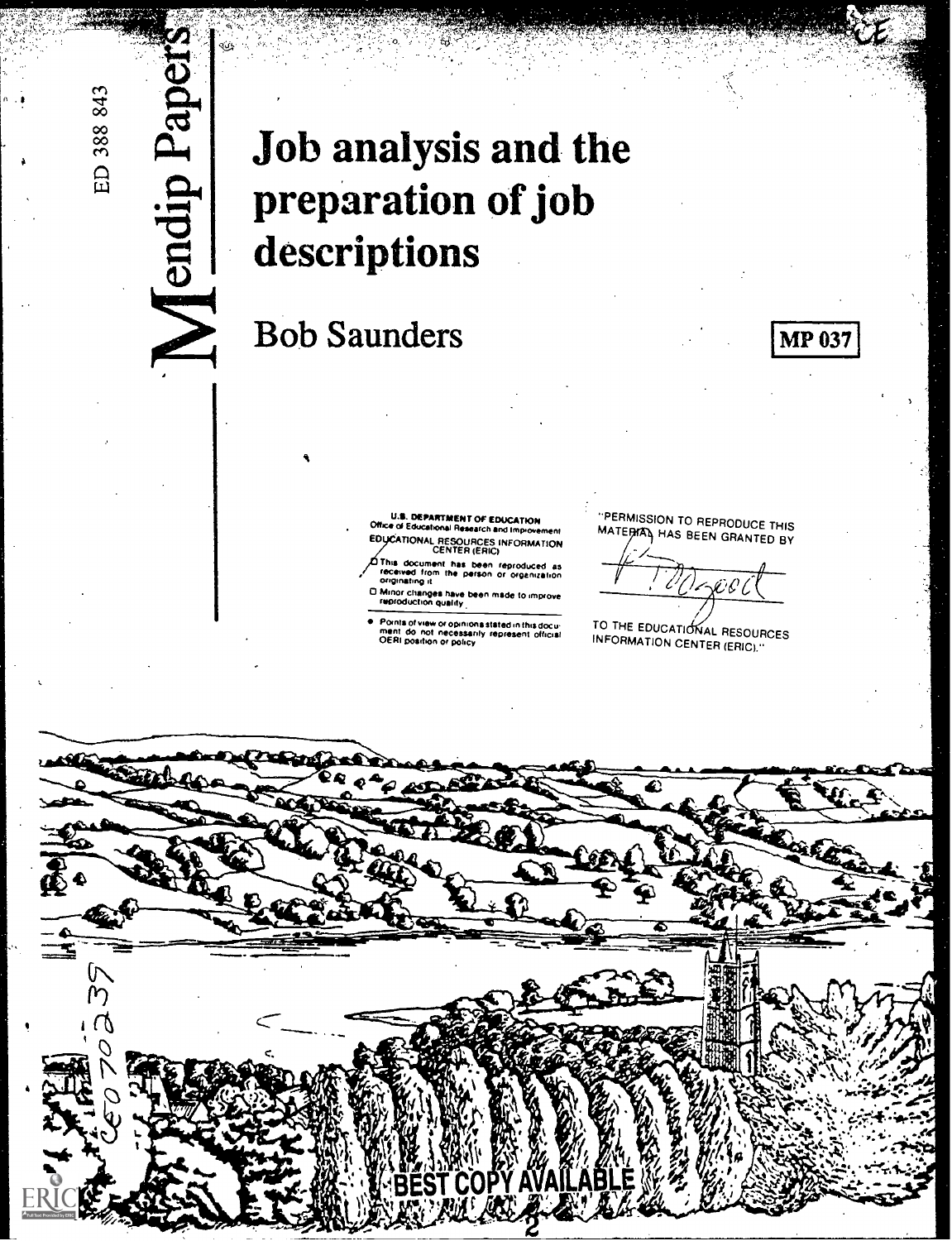

# Job analysis and the preparation of job descriptions

Bob Saunders



3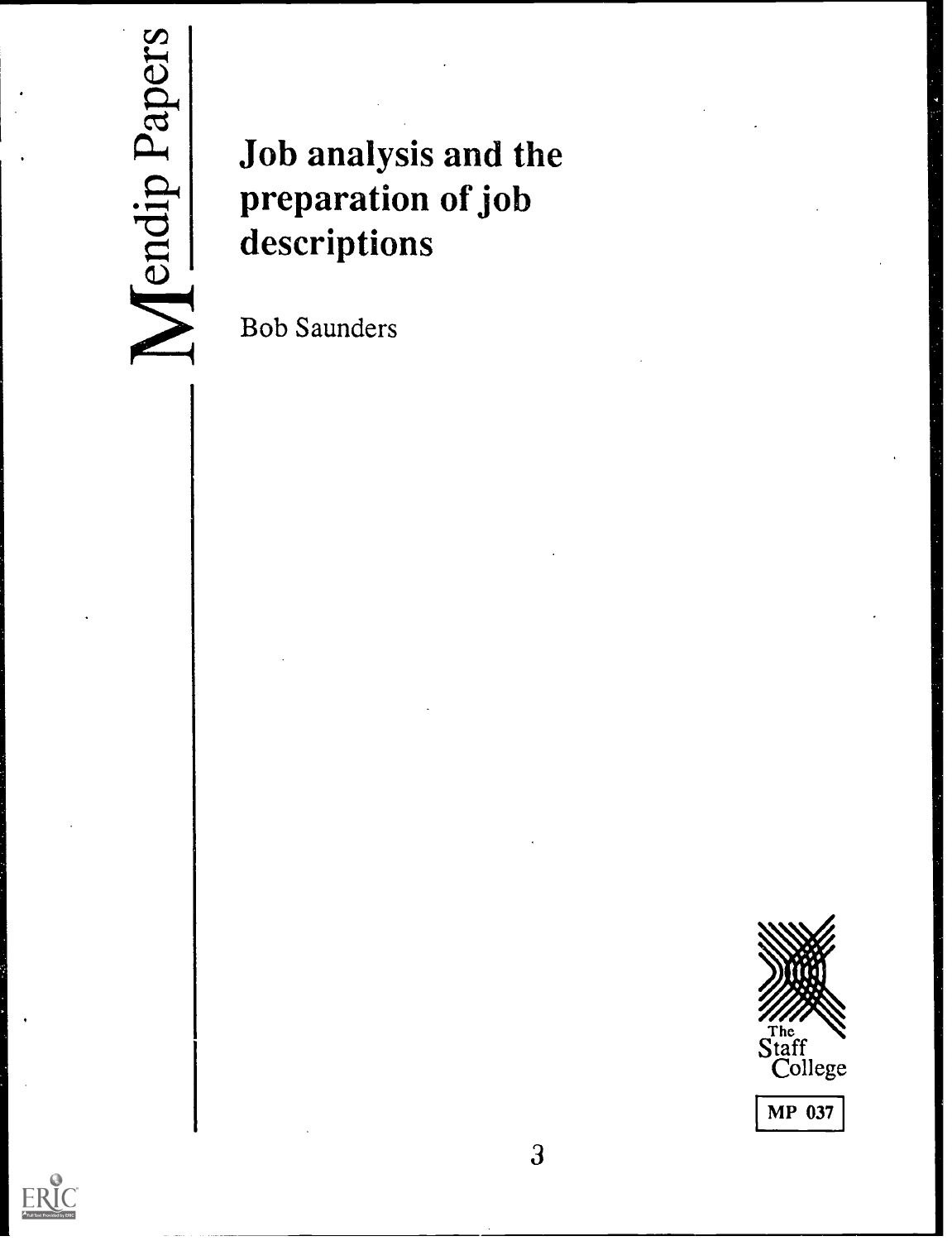The views expressed in this Mendip Paper are those of the contributor(s). They should not be taken to represent the policy of The Staff College.

#### About the author

#### Bob Saunders Staff Tutor, The Staff College

From university, Bob went into industry as a sales office management trainee. He then spent five years in work study and O&M, culminating as head of work study in a factory producing photographic film. Bob then spent two years in personnel as group training manager before moving to training engineering employees which he spent 15 years doing. After this he moved to become firstly a deputy principal and then a principal lecturer in management. He joined The Staff College in 1988.

Series edited and designed at The Staff College by Pippa Toogood and Susan Leather, Publications Department, and produced by the Reprographics Department.

Published by The Staff College, Coombe Lodge, Blagdon, Bristol BS18 6RG Telephone (0761) 462503 Fax 0761 463104 or 463140 (Publications Department)

Registered with the Charity Commissioners

© The Staff College 1992

All rights are reserved. No part of this publication may be reproduced, stored in a retrieval system, or transmitted, in any form or by any means, electronic, electrical, chemical, optical, photocopying, recording or otherwise, without the prior permission of the copyright owner.

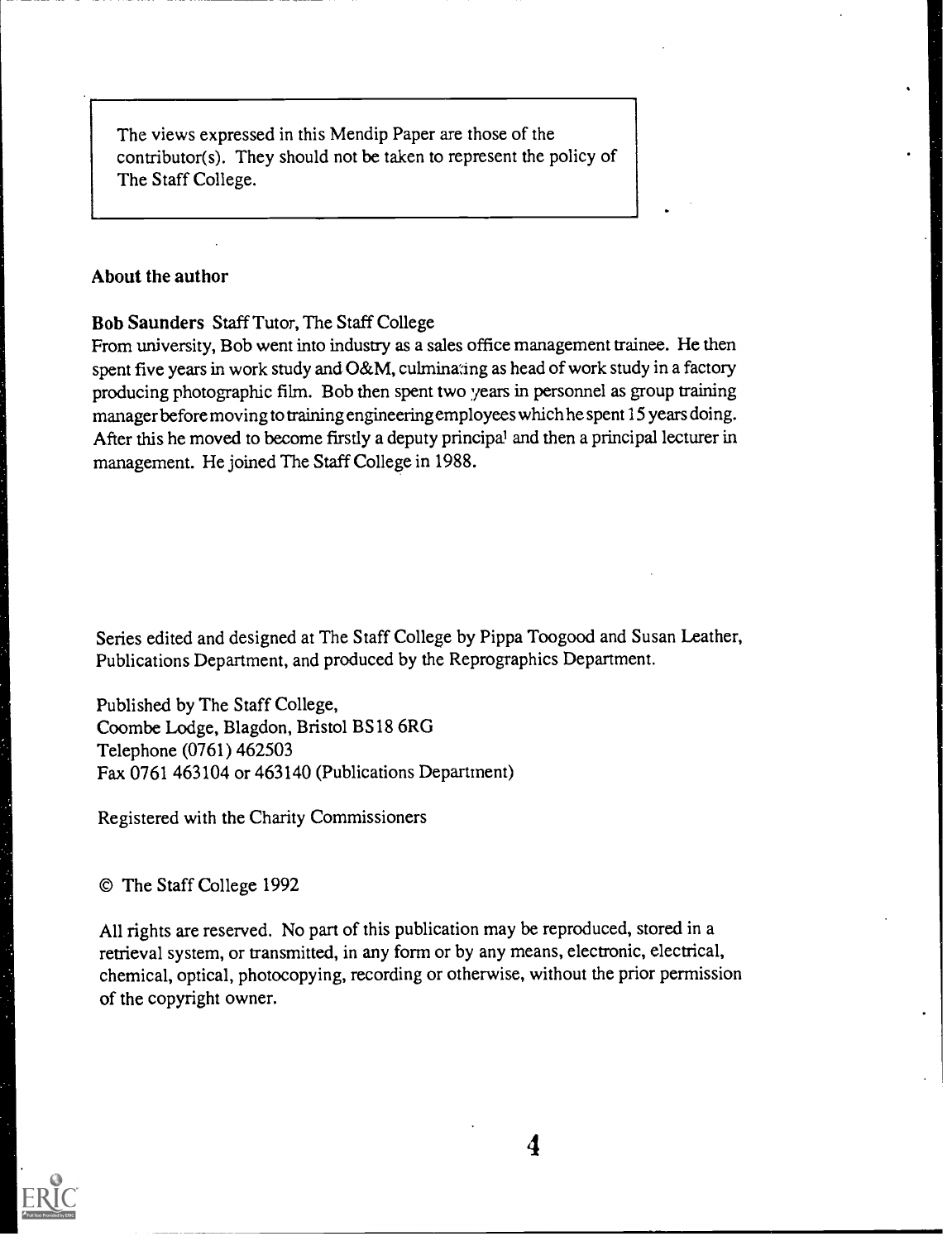# Job analysis and the preparation of job descriptions

## Bob Saunders

#### **Contents**

- 1 Introduction
- 2 Terminology
- 2 Who writes job descriptions?
- 2 Getting the information
- 2 Preparing for an interview
- 4 Interviewing
- 4 Writing the job description
- 6 Supplementary information for different uses of the job description
- 7 Checking descriptions
- 7 Keeping up-to-date
- 8 Appendix 1: Active verbs for use in job descriptions
- 9 Appendix 2: Person specification
- 10 Appendix 3: Interview's checklist for job analysis
- 12 Appendix 4: Model job description

#### Introduction

Well written, up-to-date job descriptions are a valuable aid to most aspects of personnel management. In particular, they provide basic information needed to undertake the following activities:

- planning future staff requirements ;
- redesigning and developing jobs;
- informing the creation of employee specifications;
- briefing interviewers and interviewees;
- grading jobs and deciding pay levels;
- providing terms of reference;
- planning induction programmes;
- analysing staff development and training needs;
- undertaking performance appraisal;
- career counselling,
- handling transfers and promotions;
- analysing potential health and safety risks;
- reviewing organisational structures;
- supporting, and if necessary defending in tribunals, dismissals for indiscipline or incapability.

To be useful a job description must be complete, concise and current. No important aspect of the job must be omitted, but it must be described accurately and succinctly, without padding or verbosity.

Depending on what the job description is being used for, different detailed information may need to be included, but duplication of effort can be avoided if a simple core job description is written to which supplementary information can be added as required.

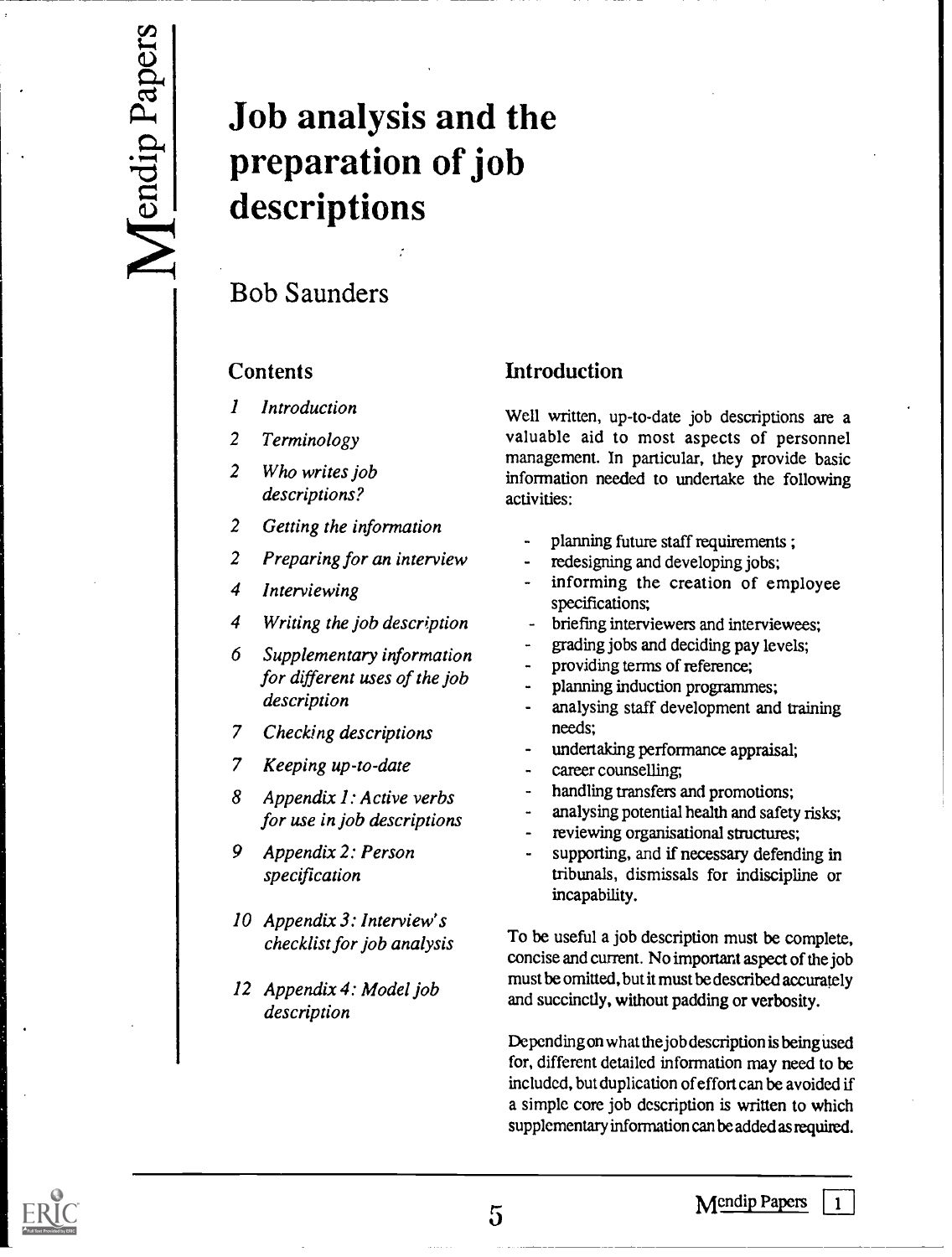A job description must not be allowed to hamper or control the natural development of a job. It should be regarded as a 'snapshot' of the job at the date of analysis, which will need regular updating as the job changes. Job descriptions should be checked and revised each time they are used, as well as being reviewed and, if necessary, updated at the annual staff appraisal interview.

#### Terminology

In most dictionaries, the words job, task, post and occupation are interchangeable  $-$  in job analysis they have specific meanings. The following is a definition of the terms used in this paper.

#### Job analysis

The process of collecting and analysing information about the tasks, responsibilities and context of jobs.

#### Job description

A written statement of the content and requirements of a job, produced by job analysis.

#### Task

A piece of work undertaken to achieve specific end results.

#### Job

The collection of tasks which makes up the work of an individual. (If two or more individuals undertake an identical collection of tasks, they are doing the same job.)

#### Post

One individual's place in the organisation. (If five people are employed to do the same collection of tasks, there is one job but five posts.)

#### **Occupation**

A profession, trade or vocation. A type of work, for example lecturer, clerk or accountant.

#### Employee specification

An analysis of the attributes an individual would need to fulfil the requirements of a job.

The interrelationship of some of these terms is illustrated in Figure 1.

#### Who writes job descriptions?

It is a useful learning experience for members of staff, after suitable training, to write their own job descriptions, as it encourages them to reflect upon the nature and priorities of their roles.

However, the more people who are involved in the job analysis programme, the more difficult it becomes to achieve consistency in the format and style of job descriptions. Although this may be unimportant for some of the uses to which the descriptions will be put, for any use where comparison between jobs is a feature, consistency is vital.

Where job descriptions are to be used to decide salary differentials by job evaluation, the job analysis should be carried out by impartial analysts to avoid any bias in the results.

#### Getting the information

If anyone other than the post-holder writes the description, they will first have to gather the necessary information. Even a head of department or support staff supervisor is unlikely to know the job of an immediate subordinate well enough to write a job description without considerable discussion with the post-holder.

Personal observation, team discussions and questionnaires can be useful ways of gaining information, but in almost all cases it will be necessary to interview the post-holder and his or her line manager to obtain all the necessary information.

#### Preparing for an interview

Care must be taken to ensure that proper communication takes place before interviewing starts. Staff will need to be given a basic understanding of what job analysis involves, and of the purpose to which the job description will be put.

It is good practice to arrange interviews in advance, so that minimum inconvenience is caused to the post-holder.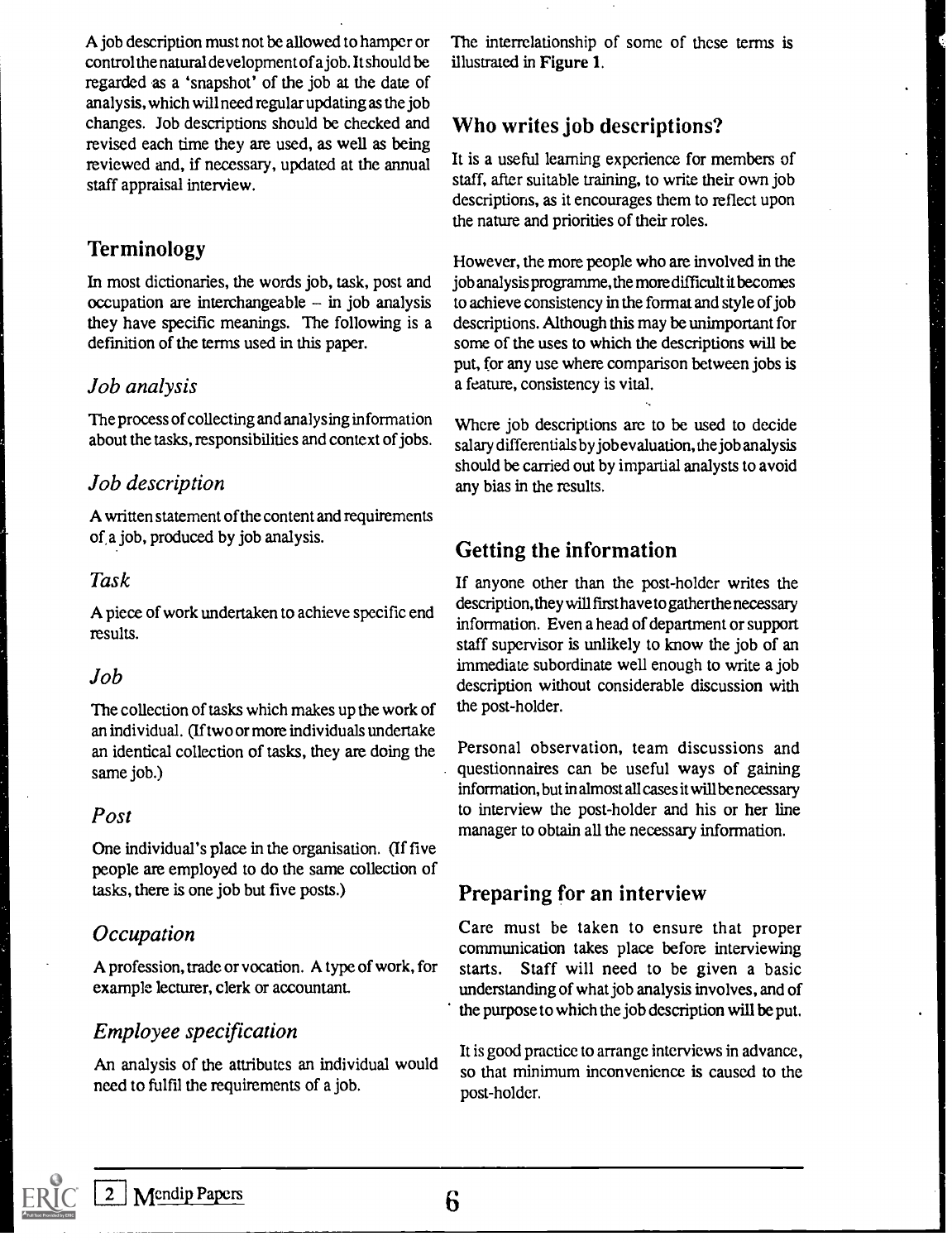

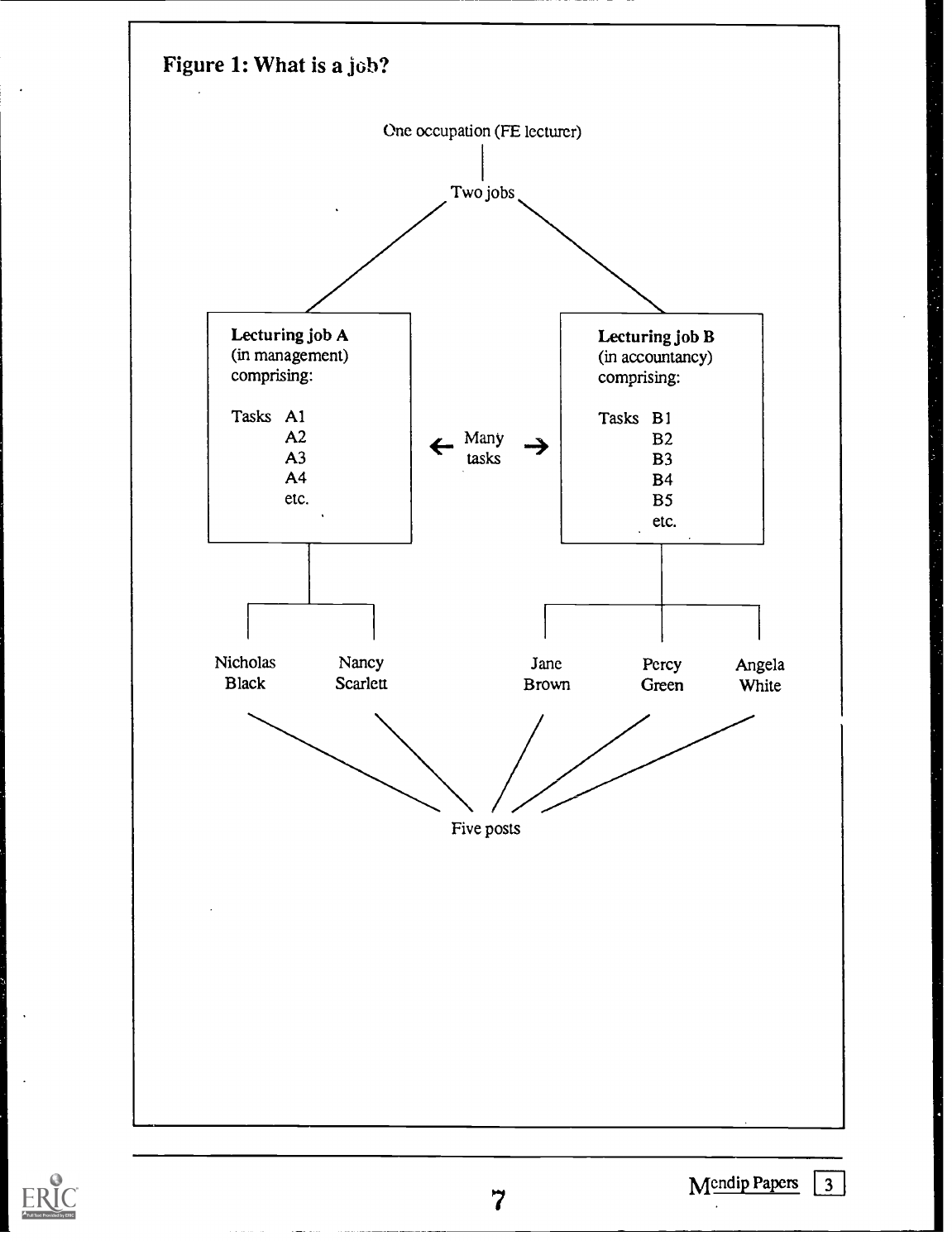Before the interview the job analyst should study all the available job information. This may consist of a questionnaire, a list of major tasks supplied by the manager or an old job description. It is also useful to check the position of the job in the organisational structure. It should be remembered, however, that. the organisational structure is sometimes based as much on existing pay rates as on the actual lines of reporting and communication.

Care should be taken to arrange the right environment for the interview, preferably a quiet room away from the working environment and the distractions of the office environment. Interviewees should not be asked to look into a bright light, or to look up to their interviewer, and the use of a table as a barrier should be avoided. Such points arc important if the rapport necessary for a successful interview is to be achieved and sustained.

#### Interviewing

The post-holder must be satisfied with the interview if the resulting job description is to have any credibility. The analyst must ensure that the postholder really understands the purpose of the interview and its resulting job description. A rapport should be built up with the interviewee and analysts must show that during the interview they are completely absorbed in the study of the job, to the exclusion of other interests.

In the ideal interview 70 per cent of the talking is done by the information giver, and only 30 per cent by the interviewer, but everything said is relevant and factual. In practice, it is difficult to achieve the right balance between control of the interview to ensure relevance, and allowing the post-holder sufficient freedom to talk to ensure that all the information is obtained. Control can only be maintained if the interview is broadly planned beforehand; for example, the first 15 - 20 minutes could be spent establishing the major tasks of the job, and the job purpose can then be discussed, before each major task in turn is separated out for detailed discussion. This detailed discussion will normally concentrate on clarifying the job activities involved but it may also throw light on the performance requirements of the task. These two categories of information should be rccordcd separately, to make the later writing of the job description easier.

Open ended questions are useful in encouraging someone to talk and in promoting thought-out replies, whereas leading questions may provoke misleading answers. Unless the post-holder is verbose and straying into irrelevances, it is not a good idea to interrupt, as this may stop the flow of information.

Before anything is recorded, analysts should be sure that they have understood exactly and precisely what has been said. They should continue to explore a given subject until this certainty is achieved, and then cross-check by summarising the information before moving on.

#### Writing the job description

Most job descriptions will answer the following questions. This is the 'job analysis formula'.

- Why does this job exist?
- What is done by the job holder?
- How is it done?
- What is involved in doing it?

A wide range of different job description formats are in use in different organisations but the one you choose should make both writing and later use as easy as possible.

The format suggested here is simple enough to be universal, and job descriptions written in this form can be readily adapted foruse in recruitment, training needs analysis, organisational analysis and other personnel functions, by the addition of supplementary analyses.

This format is illustrated in Figure 2.

The main sections of the job analysis formula are :

- to identify the facts;
- the job purpose;
- the major tasks;
- the job activities.

The identifying facts, job purpose, major tasks and job activities sections describe why the job exists, what is accomplished and how it is done. The fifth section briefly summarises some generally useful information about what is involved in doing the job.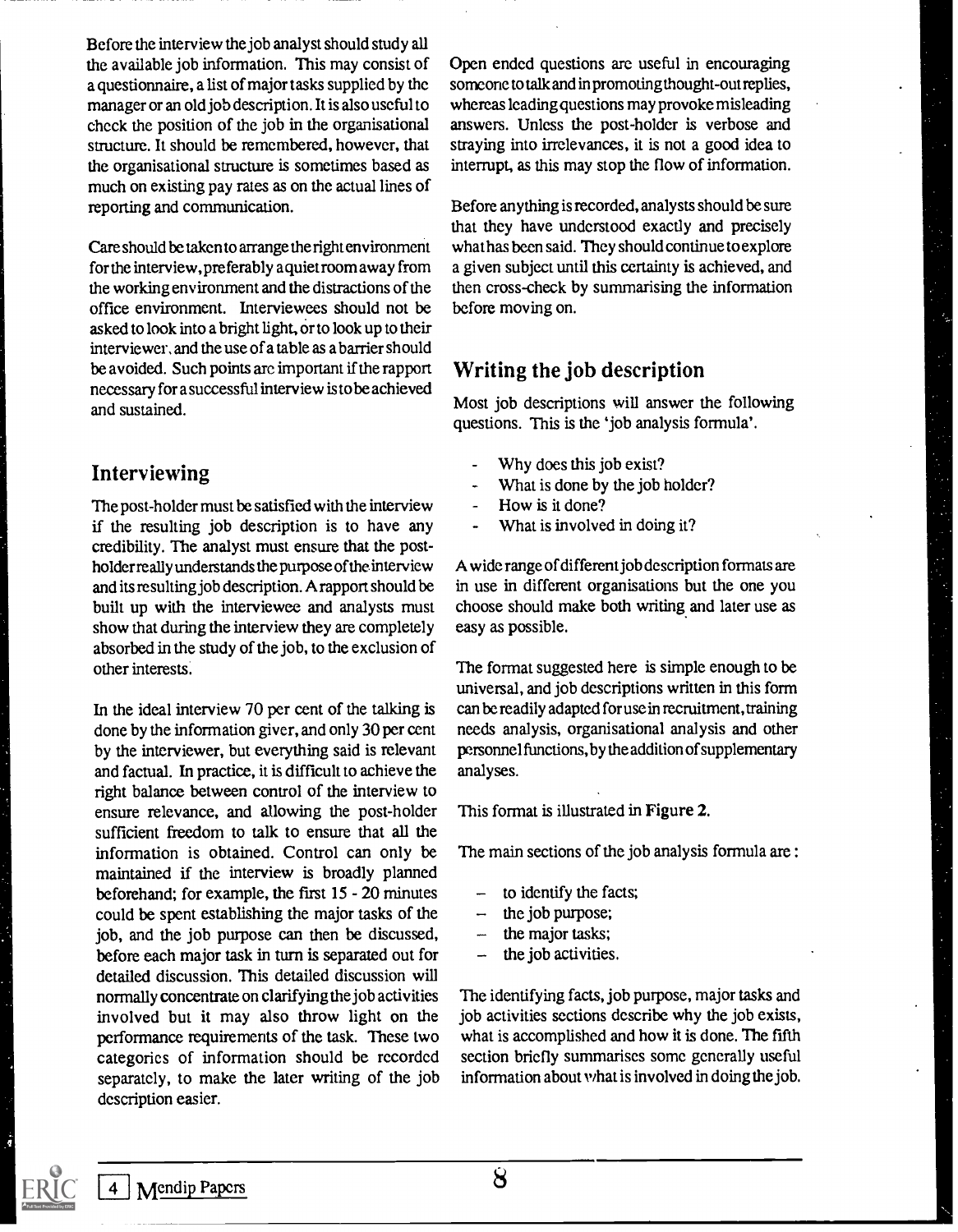#### Figure 2: The framework of a job description



This core description is supplemented by various analyses of job demands for different purposes, for example:

- job information sheet or employee specification for recruitment purposes;
- training needs analysis for staff development (what is involved in doing this job?);
- performance requirements for job evaluation;
- performance criteria.

#### Identifying the facts

This involves specifying the job title, the section, the department, the number of people currently employed in the job and the date on which it was analysed. A reference number may also be useful, as may the name of the analyst. The name of the post-holder should not appear on the final version of the description, as it may encourage users of the job description to think of the person currently holding the post rather than the job itself.

#### Job purpose

The job purpose should define, in one simple phrase, why the role exists. What is the basic reason for having this particular job as a separate role in the organisation?

#### Major tasks

The major tasks describe each broad area of work in the job which is different in kind from the rest (and therefore makes its own individual demands) in one simple sentence. A manager may, for instance, control and supervise subordinates, report to a senior manager, handle the more serious problems with students, personally carry out analyses of performance in specific areas, and plan the department's future policy and methods of operations. Each of these areas of work requires a separate major task. The major tasks between them should cover the whole job.

Each major task should start with an active verb ending in 's', for example, 'Reports verbally to the

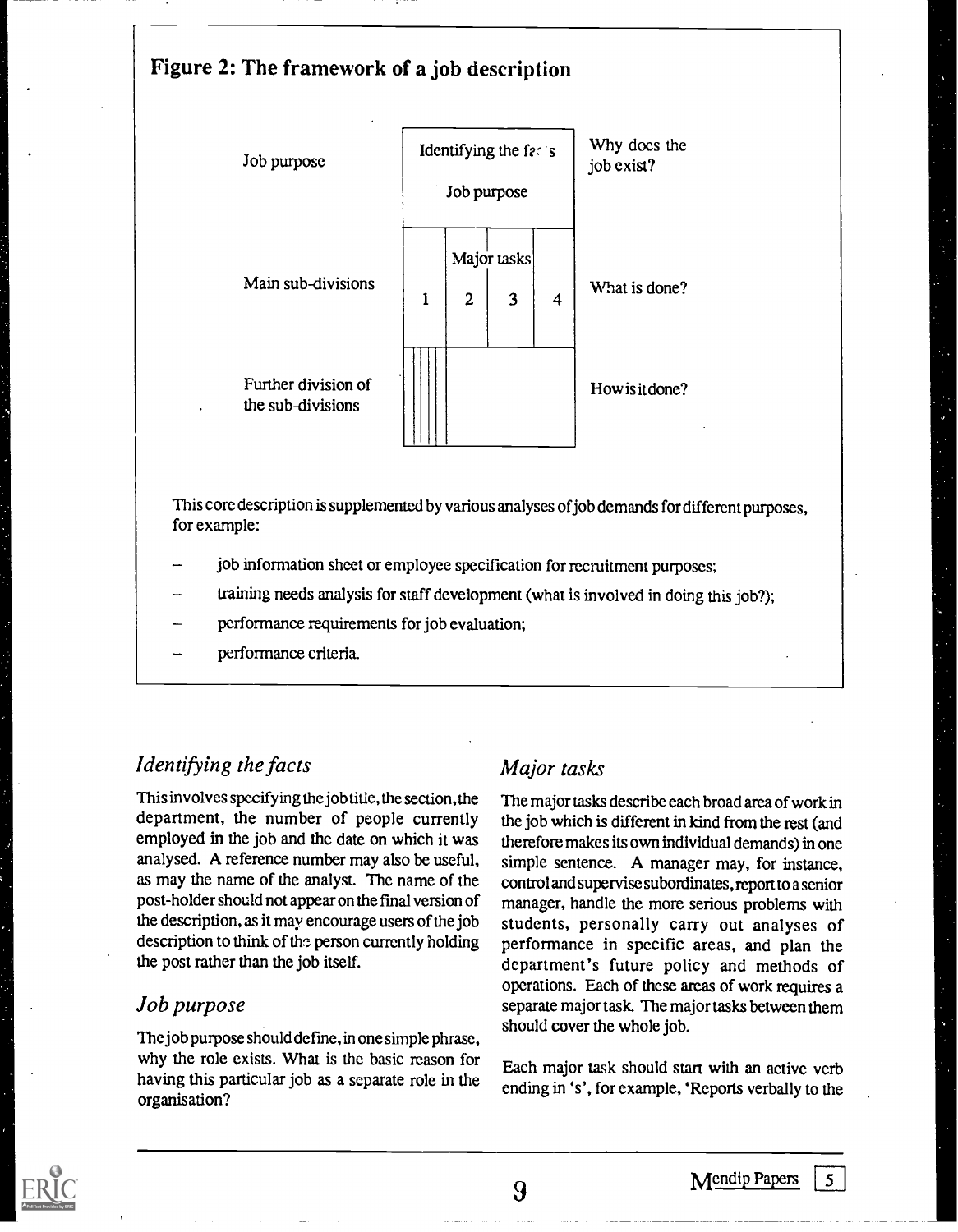principal once a week'. This enables users of the job description to scan the opening words of the major tasks and remind themselves immediately of the nature of the work carried out. The more precise the verb, the more clearly the actions taken by the postholder are specified.

Each major task may then be broken down into a series of job activities by asking 'How is this major task carried out?' The answer will be a series of simple sentences, frequently in chronological order, each describing an activity. It is convenient to link job activities to the major task to which they refer by using a decimal numbering system, for example, '2.3 is the third activity involved in carrying out major task 2'.

#### Job activities

Job activities should again start with active verbs ending in 's '. It is essential that the verbs should be chosen with care, to give as precise a picture as possible of what the post-holder does. 'Is responsible for' is typical of a phrase so imprecise as to be valueless. Verbs such as issues, writes, analyses or telephones, give a clear picture of what the job entails. (See Appendix 1 for further suggestions.)

#### Supplementary information for different uses of the job description

The use to which the job description is put will determine the supplementary information required. For recruitment and selection, for example, a job information sheet and person specification will be required. The job information sheet contains the sort of current data needed to answer candidates' questions at interview.

A commonly used format for this job information is shown in Figure 3.

| <b>Figure 3: Job information sheet</b> |                                                                                                              |  |  |
|----------------------------------------|--------------------------------------------------------------------------------------------------------------|--|--|
| Responsibilities                       | for managing people,<br>for finance/budgets/spending,<br>for equipment and materials,<br>for making changes. |  |  |
| Relationships                          | to whom does the post-holder report?<br>other main relationships in the institution.                         |  |  |
| Physical and economic conditions       | office accommodation,<br>working conditions,<br>conditions of service,<br>salary grading.                    |  |  |
| Social conditions                      | social contacts required by the job.                                                                         |  |  |
| Prospects                              |                                                                                                              |  |  |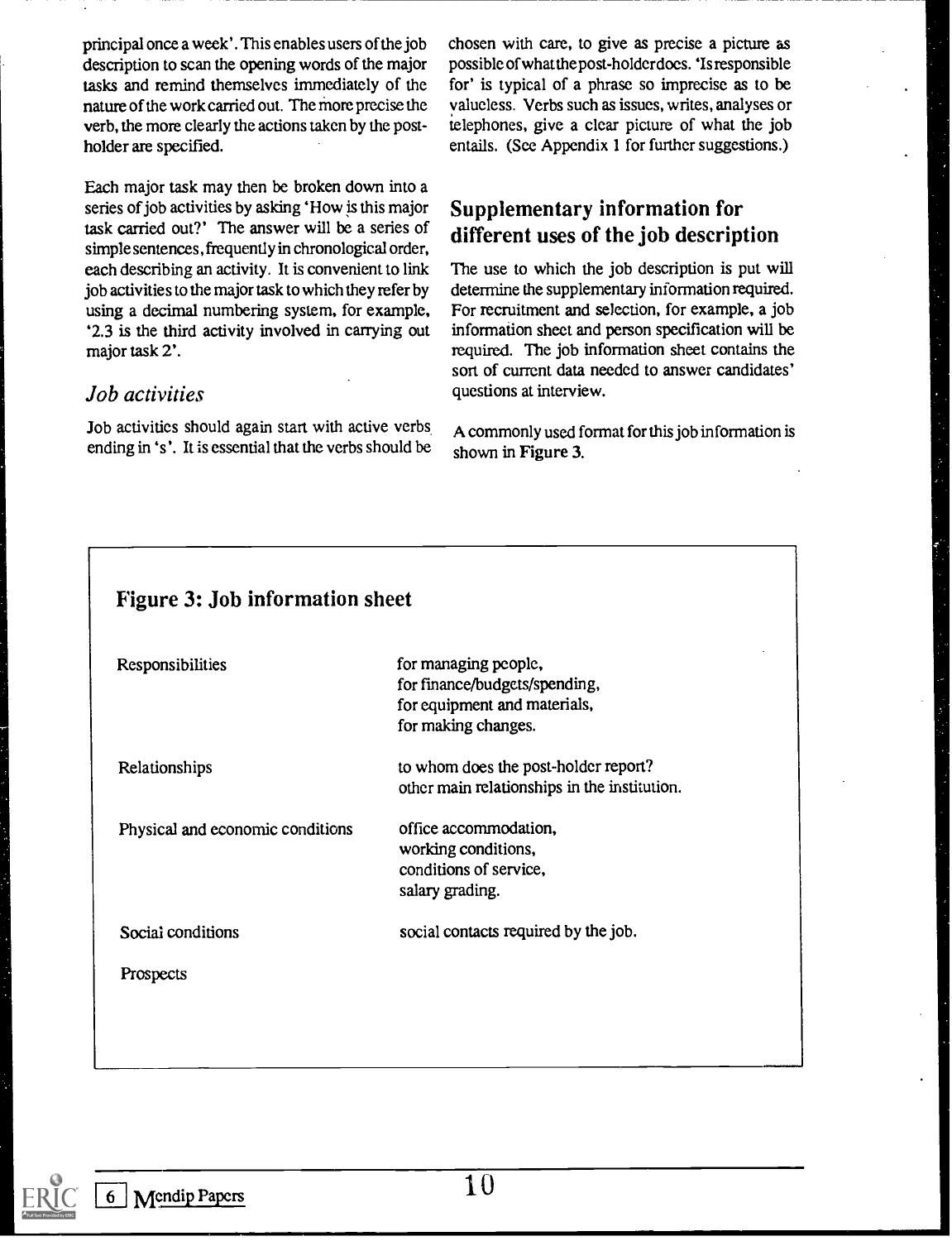It should be remembered that this information could be interpreted as forming part of the contract of employment of the job holder. It should be factual and should not imply employee benefits which might prove difficult to sustain in practice.

#### Person specification

A person specification (or person profile) analyses the attributes required by an individual to succeed in the job. It is an important document in that it defines the selection criteria before the shortlisting or assessment of candidates begins. A practical proforma for a person specification appears in Appendix 4.

#### Training needs analysis

A training needs analysis details the expertise required to perform each job activity in the job description. The usual format comprises a sheet divided into four columns as shown in Figure 4.

#### Checking descriptions

It is important that the post-holder and his or her line manager sees the draft job description before it is fmalised, and have the opportunity of suggesting additions and alterations.

In some organisations, job holders sign job descriptions as a true record of the job. In other organisations, it is felt that this rather formalised approach may detract from the analyst/post-holder relationship, and a signature is not required.

When the job description has been agreed, it is typed in its fmal form ready for use.

#### Keeping up-to-date

As mentioned earlier, a job description is of little use unless it is current. It must describe the job as it really is now. Jobs arc dynamic and job descriptions soon become out of date. They should be checked periodically and, if necessary, updated and revised. A convenient mechanism for this is the staff appraisal interview. The early part of such an interview usually focuses on the activities and achievements of the past 12-24 months. During this review any changes the job description requires can be discussed and agreed.



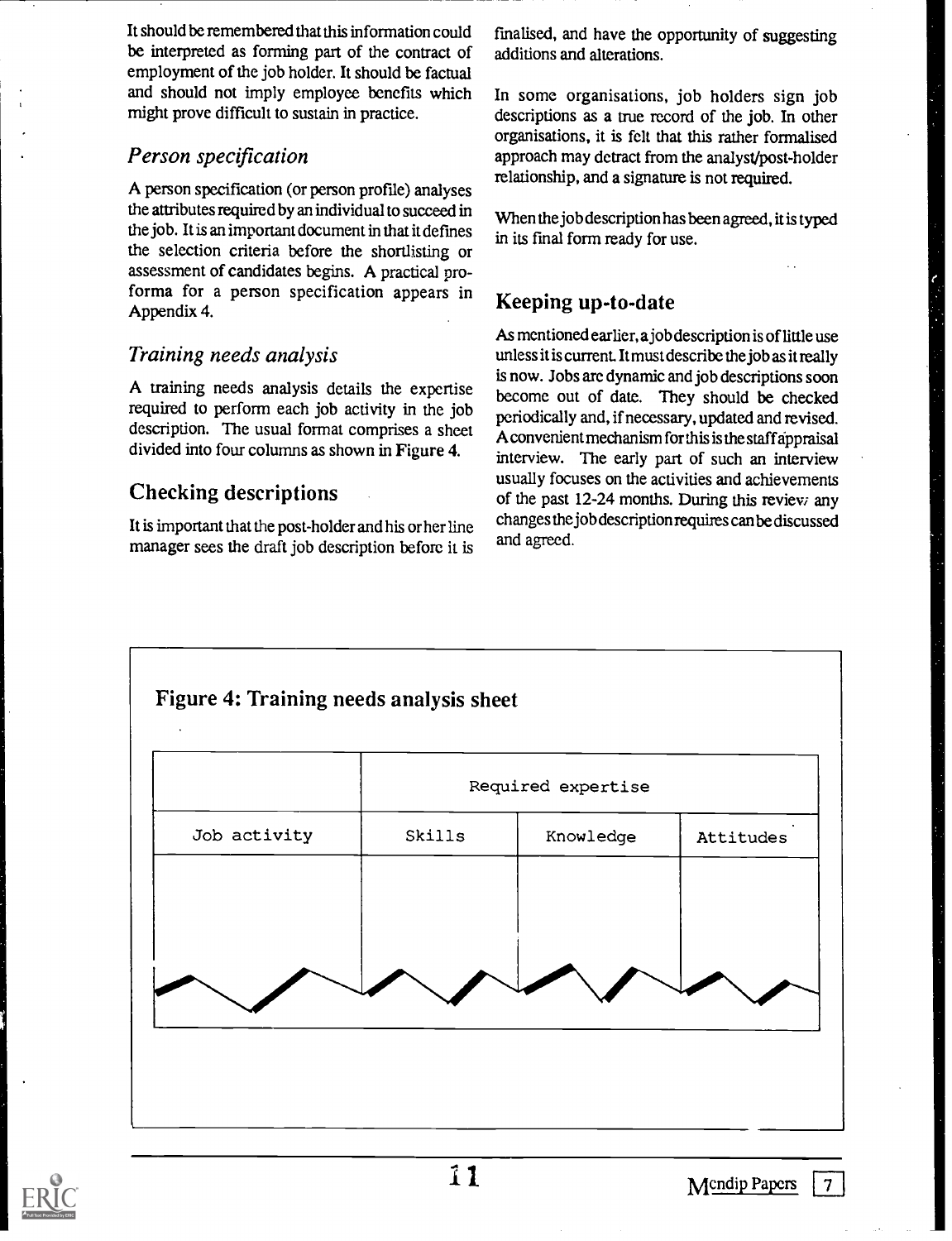#### APPENDIX 1: ACTIVE VERBS FOR USE IN JOB DESCRIPTIONS

Where appropriate, use verbs and phrases like:

Consults Forecasts Oversees Serves

Achieves Contacts Formulates Participates in Services<br>
Acquires Contributes Gives Performs Specifies Acquires Contributes Gives Performs Specifies Acts Controls Helps Plans Stores Advises Costs Hires Prepares Studies Allocates Counsels Implements Presents Submits Analyses Decides Improves Prices Supplies Appraises Delegates Informs Produces Teaches Approves Designs Interviews Promotes Telephones<br>Ascertains Develops Issues Provides Tests Ascertains Develops Issues Provides Tests Assesses Directs Learns Quantifies Trains Authorises Encourages Maintains Receives Tutors<br>Budgets Ensures Manages Recommends Updates Budgets Ensures Manages Recommends Updates<br>Calculates Establishes Maximises Reports (to) Validates Calculates Establishes Maximises Reports (to) Validates<br>Circulates Estimates Meets Represents Verifies Circulates Estimates Meets Represents Verifies Coaches Evaluates Monitors Retains Visits Completes Examines Negotiates Reviews Works with Conducts Finds out Organises Selects Writes

Avoi, vague phrases like: Deputises for...

Is responsible for.... Liaises with....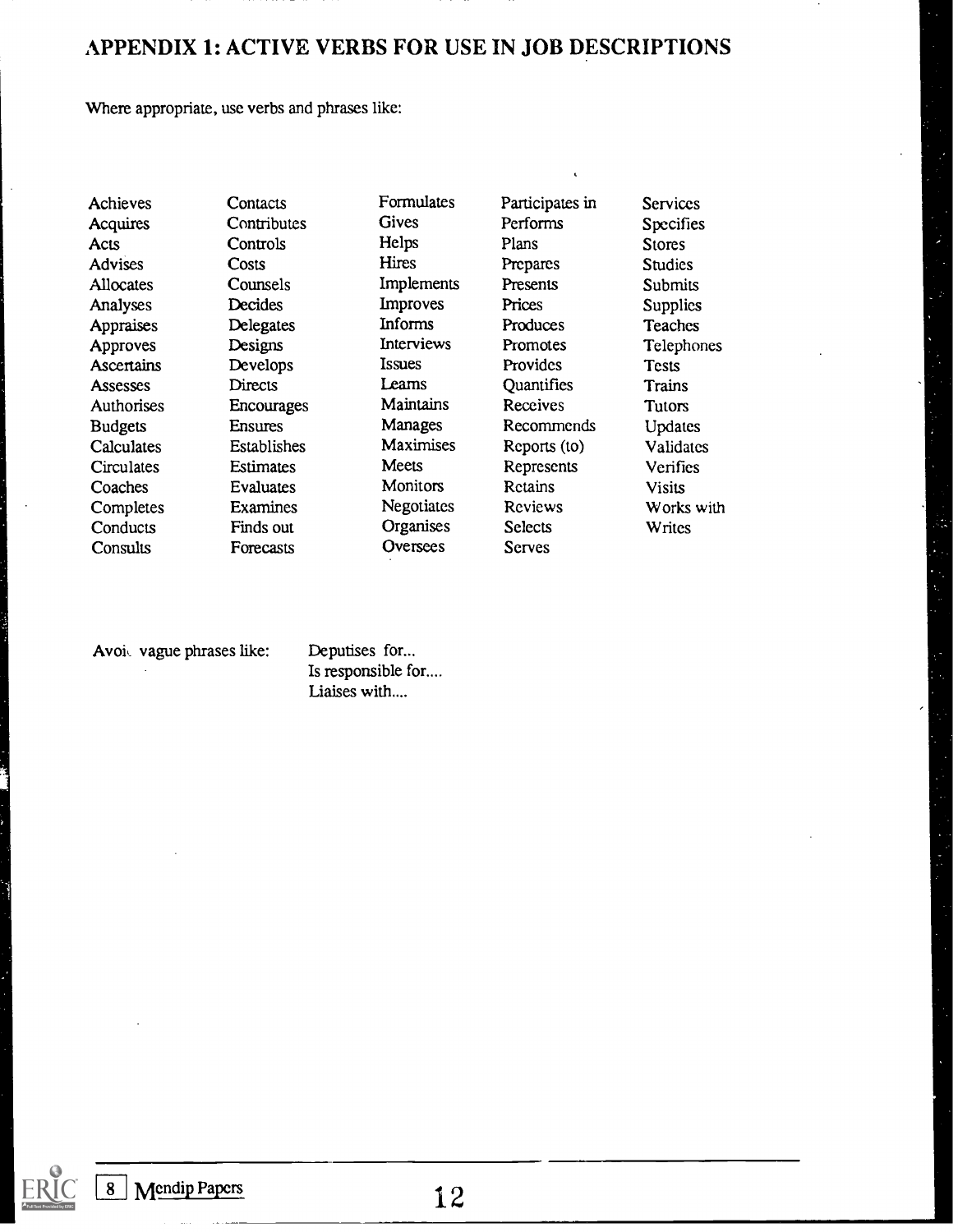#### APPENDIX 2: PERSON SPECIFICATION



Appropriate categories to list on the specification sheet might include the following.

#### Skills

Often represented by a qualification

#### Knowledge

Usually represented by a qualification

#### Experience

Time/length, type and so on. Inter-related with skills and knowledge and can be compensatory factors if these factors are not up to the required standard.

#### Personal attributes

Physical, attitudes, intelligence.

#### Required test results

Acceptable levels should be specified if testing is to be used as part of the selection process.

#### Special circumstances

Any unusual requirements detailed by the needs of the job e.g. travelling flexibility.

#### Useful but not essential

Factors which would contribute to performance in a marginal way but absence of which would not be a bar to success.

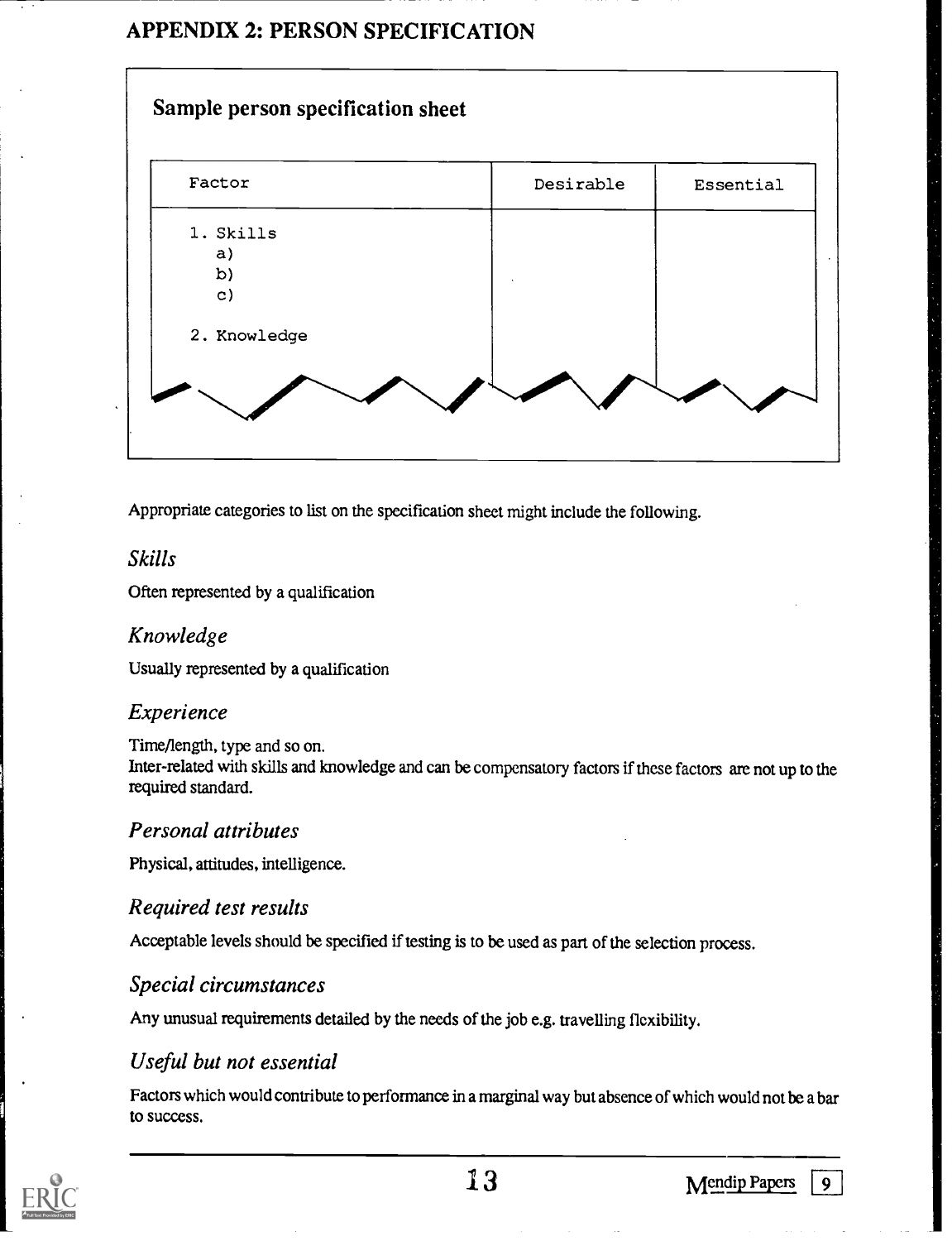#### APPENDIX 3: INTERVIEW'S CHECKLIST FOR JOB ANALYSIS

This checklist is designed for use by the analyst when undertaking job analyses. This example looks at the performance requirements for a manager in an FE college. However, the principles are more widely applicable.

#### Performance requirements management post in FE

#### Aim

To determine the minimum level of each factor which is an essential requirement for successful performance of the job.

#### Pre-entry qualifications

What academic or vocational qualifications, basic knowledge, and particular skills are the minimum necessary for someone to be selected for this job?

Why are they needed?

#### Experience

Is previous experience essential? Why? How much and precisely what sort?

#### Learning period in the job

How long would it take an average person with the qualifications and experience defmed as above to leam to perform the job competently with minimal supervision from above?

#### **Contacts**

What are the three most important working contacts outside the college? At what level are these contacts? What is their frequency? What is their purpose?

What are the three most important working contacts within the college? At what level are these contacts? What is their frequency? What is their purpose?

How far is the post-holder involved in human relationships, counselling or caring?

Has the job any responsibility for public relations or effect on the image of the college? Define how.

#### Responsibilities

Does the post-holder, of necessity, have access to confidential information? If so, what information? What would be the consequences of disclosure?

Give examples of decisions the post-holder would take without reference to others.

Give examples of decisions where a superior would be consulted before proceeding.

How far could decisions made by the post-holder without reference to others affect the operation of the college (both positively and negatively? Give examples.

Describe any responsibility the post-holder has for controlling a budget, authorising expenditure or producing income.

Give approximate figures for the current year.

List the people reporting directly to the post-holder, with grades and a brief description of job purpose in each case.

How many people report directly to each of these subordinates?

Describe any responsibility the post-holder has for managing specific courses or leading course teams. What is the post-holder required to do?

What specific responsibility, if any, does the postholder have for health and safety?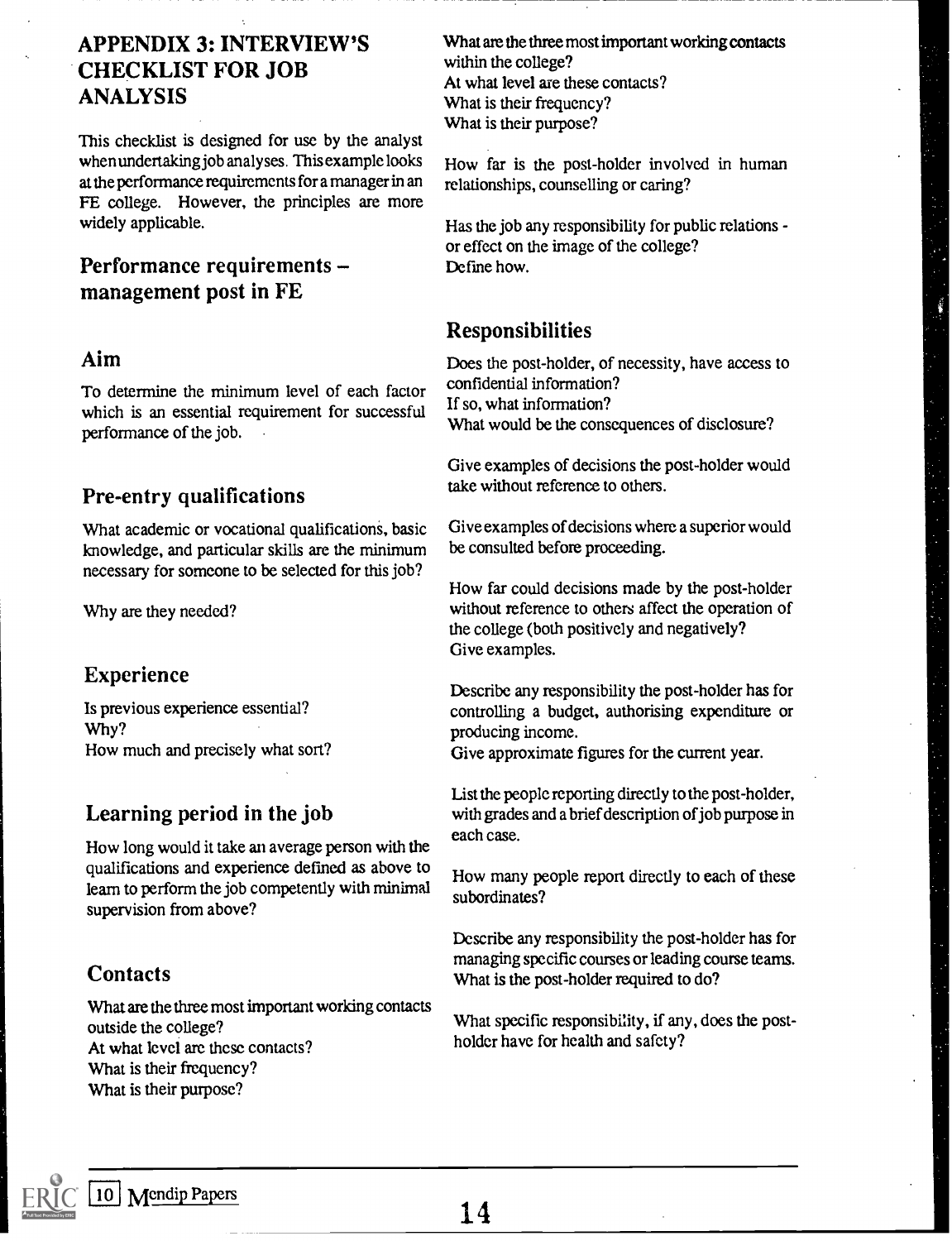#### Mental skills

 $\mathcal{L}=\mathcal{L}$ 

How far does the post-holder work within established policies and procedures?

Does the post-holder have any involvement in creating these policies?

Give examples of judgements which have to be made by the post-holder in carrying out tasks, which illustrate the amount of initiative required by the job. How far does precedent help?

How far does the job require the analysis or ordering of information?

What information and for what purpose?

How far is planning or problem-solving involved? Give examples.

#### Working conditions

Is the post-holder required to work outside normal working hours, for example, evenings or weekends? With what frequency?

Describe any sub-standard working conditions which are detrimental to the post-holder's work. What percentage of working time is spent in these conditions?

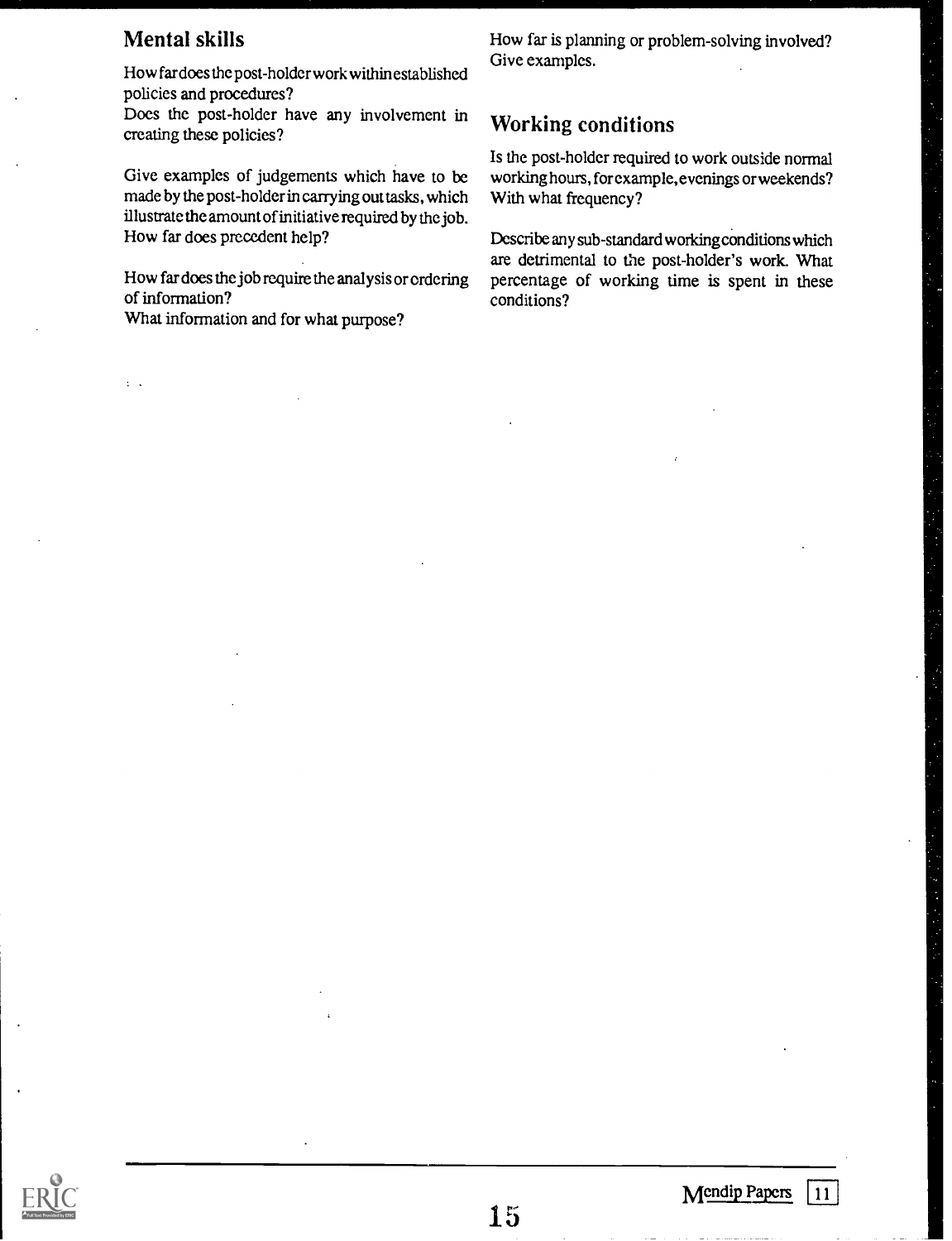#### APPENDIX 4: MODEL JOB DESCRIPTION

Job description: Marketing Co-ordinator Department: Marketing Number employed in this job:  $1$ Description update: 4.3.91

#### 1 Job purpose

To lead and oversee the marketing activities in the college.

#### 2 Major tasks

- 2.1 Recommends and implements college corporate and departmental promotional activities.
- 2.2 Advises on the development and interpretation of the college marketing policy and the college marketing plan.
- 2.3 Manages the development of self-financing course activities.
- 2.4 Oversees and monitors all aspects of customer service.
- 2.5 Assists the staff development officers in the identification and provision of appropriate training.
- 2.6 Co-ordinates working groups and teams undertaking marketing functions.
- 2.7 Manages the college marketing budget.

#### 3 Job activities

#### • Promotion

- 3.1 Prepares or commissions designs for corporate publicity (including prospectuses, leaflets and newspaper advertising).
- 3.2 Advises on and implements publicity strategy and tactics at corporate and departmental level.
- 3.3 Co-ordinates college participation in exhibitions and other externally organised events.
- 3.4 Co-ordinates internal promotion events.
- 3.5 Manages print buying and the purchasing of promotional material.
- 3.6 Provides professional advice and guidance to departments on their own marketing activities.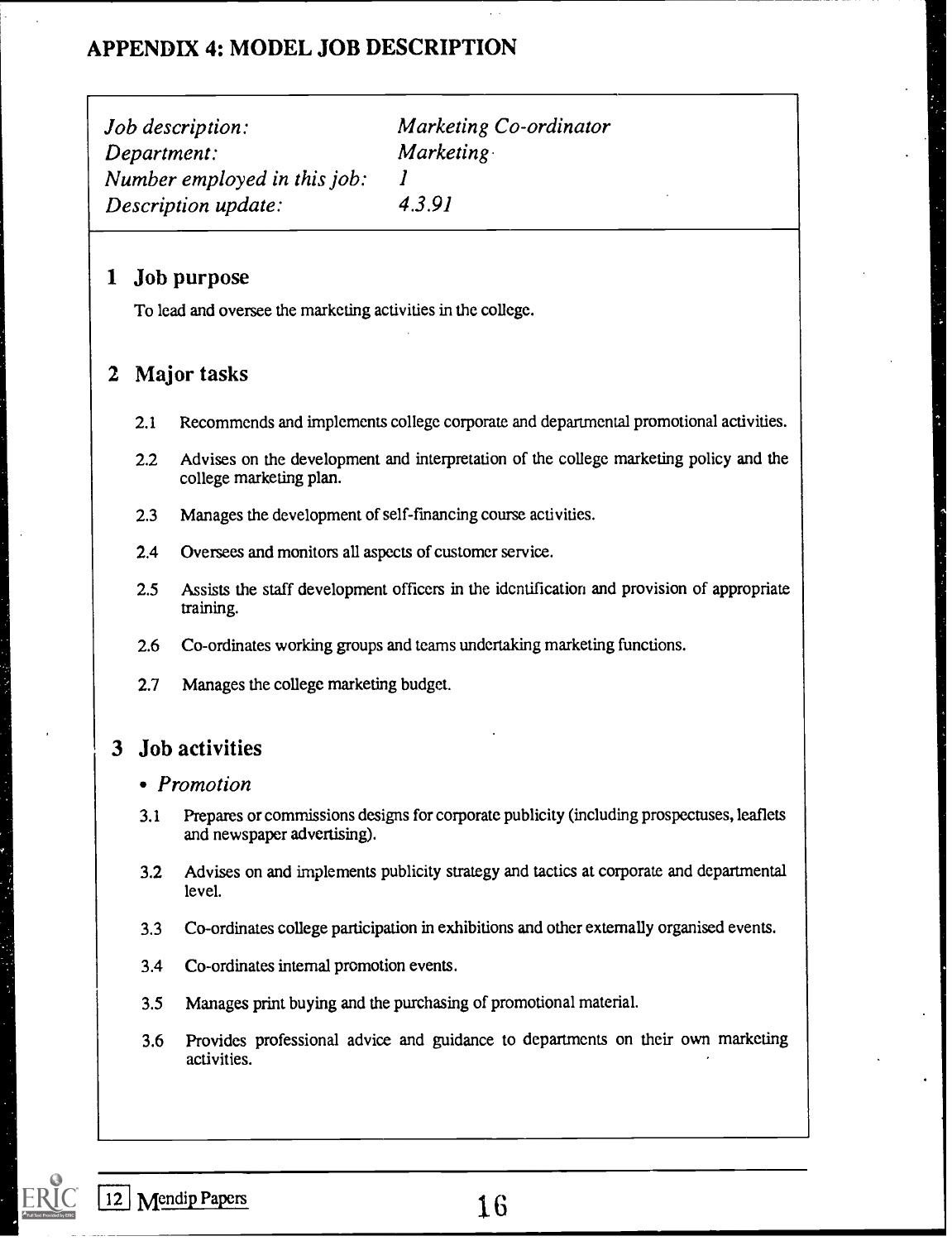#### • Policy and planning

- 3.7 Provides information relevant to course provision and plann ing, on customer perceptions and the corporate image.
- 3.8 Undertakes market research, often in relation to kcy market segments.
- 3.9 Advises management on marketing aspects of corporate strategic planning.
- 3.10 Ensures the compatibility of the college management information system with marketing function requirements.
- 3.11 Assists heads of department in the development of marketing plans for identified key target areas.

#### • Self-financing courses

- 3.12 Monitors anti reports on self-financing course activity throughout the year.
- 3.! 3 Encourages the development of the college's industrial and commercial liaison activities.
- 3.14 Assists departments in the identification of and response to new client groups.
- 3.15 Develops and implements appropriate systems for the management of SFC activity.
- 3.16 Manages the activities of the SFC co-ordinator.
- 3.17 Develops appropriate databases and research activities.
- 3.18 Monitors and reports on activities of other training providers.

#### Customer service

- 3.19 Develops and implements appropriate customer feedback processes.
- 3.20 Advises on appropriate corporate and departmental responses to information gathered through customer surveys.
- 3.21 Encourages the implementation of effective quality control measures.
- 3.22 Reviews, and reports on, customer handling processes.
- 3.23 Participates in consultative committees.

#### Staff development

- 3.24 Identifies training needs related to marketing.
- 3.25 Advises on, organises and/or presents training at the request of the staff development officer.
- 3.26 Reviews and reports on learning materials and external training related to marketing.
- 3.27 Provides individual guidance and support to any member of staff seeking training related to the marketing function.

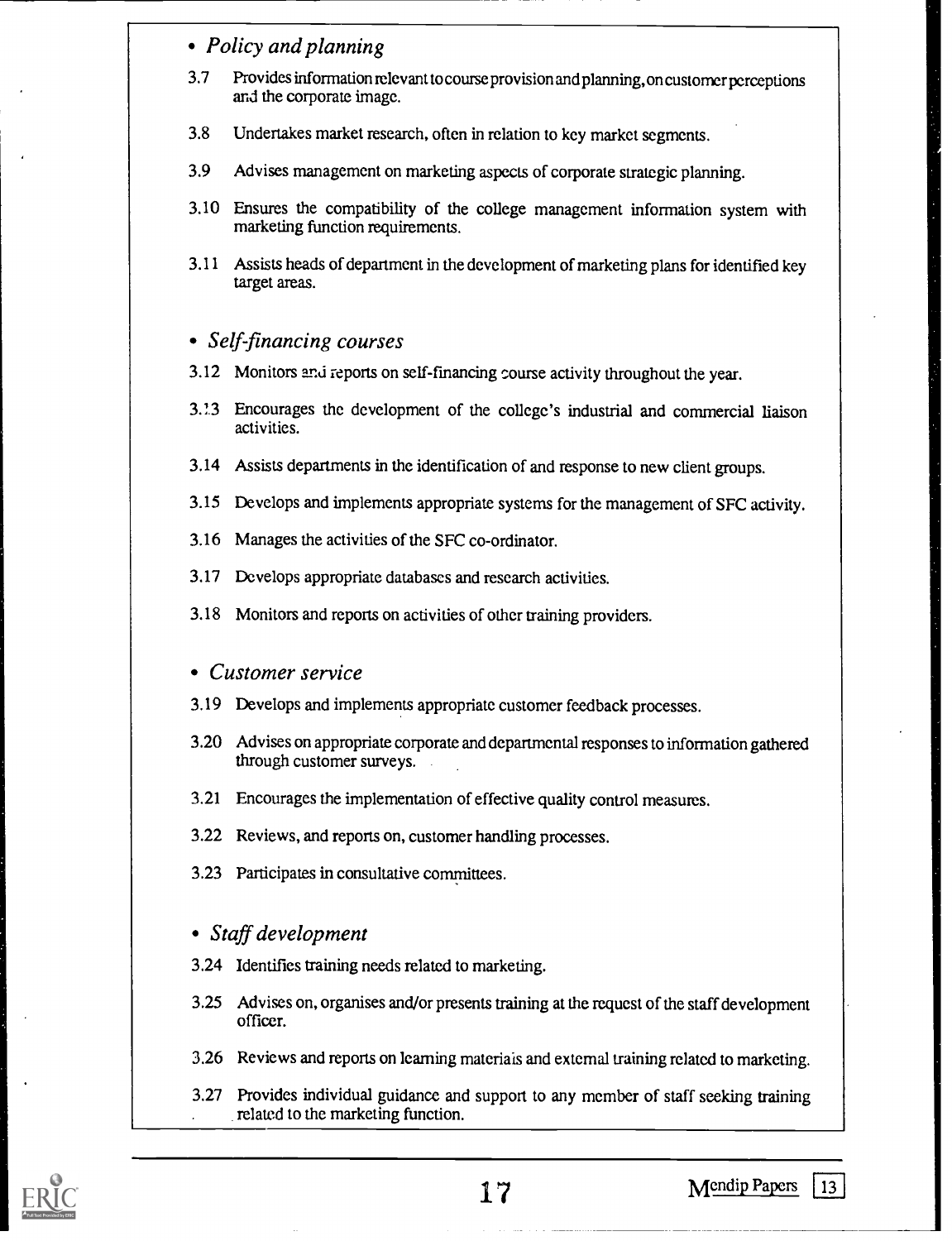- Working groups
- 3.28 Plays an active role in the college marketing group.
- 3.29 Advises on the development of in-house publication facilities in particular the use of desk-top publishing.
- 3.30 Represents the college on the county marketing group.
- 3.31 Takes part in meetings of the county trainers' forum.

#### • Budget

- 3.32 Plans the allocation of the college marketing budget.
- 3.33 Records and monitors expenditure against the budget.

#### 4 Performance requirements

#### • Pre-entry qualifications

- 4.1 Graduate membership of the Institute of Marketing is the appropriate qualification for this post.
- 4.2 A good working knowledge of marketing practices is required.
- 4.3 At least one year's practical experience, ideally but not necess arily in an educational setting, would be necessary due to the supervisory element in this job.

#### Learning period

4.4 It would take a person with the qualifications and experience defmed above at least a calendar year to become familiar with all aspects of the job.

#### Contacts and relationships

- 4.5 Works with customers usually twice a term, and on consultative committees and the public at exhibitions (pcihaps twice annually). Represents the college on county marketing and trainers' committees (two meetings each term). Gives work to printers and graphic designers.
- 4.6 Advises the senior management team on marketing matters and works with staff at all levels to encourage marketing activity.
- 4.7 The design of corporate publicity could have a marked effect on the college image. as could the promotional events the marketing co-ordinator organises.
- 4.8 Some information the post-holder acquires could be market-sensitive but there is no contact with confidential information relating to individuals.
- 4.9 Thc post-holder reports to the principal.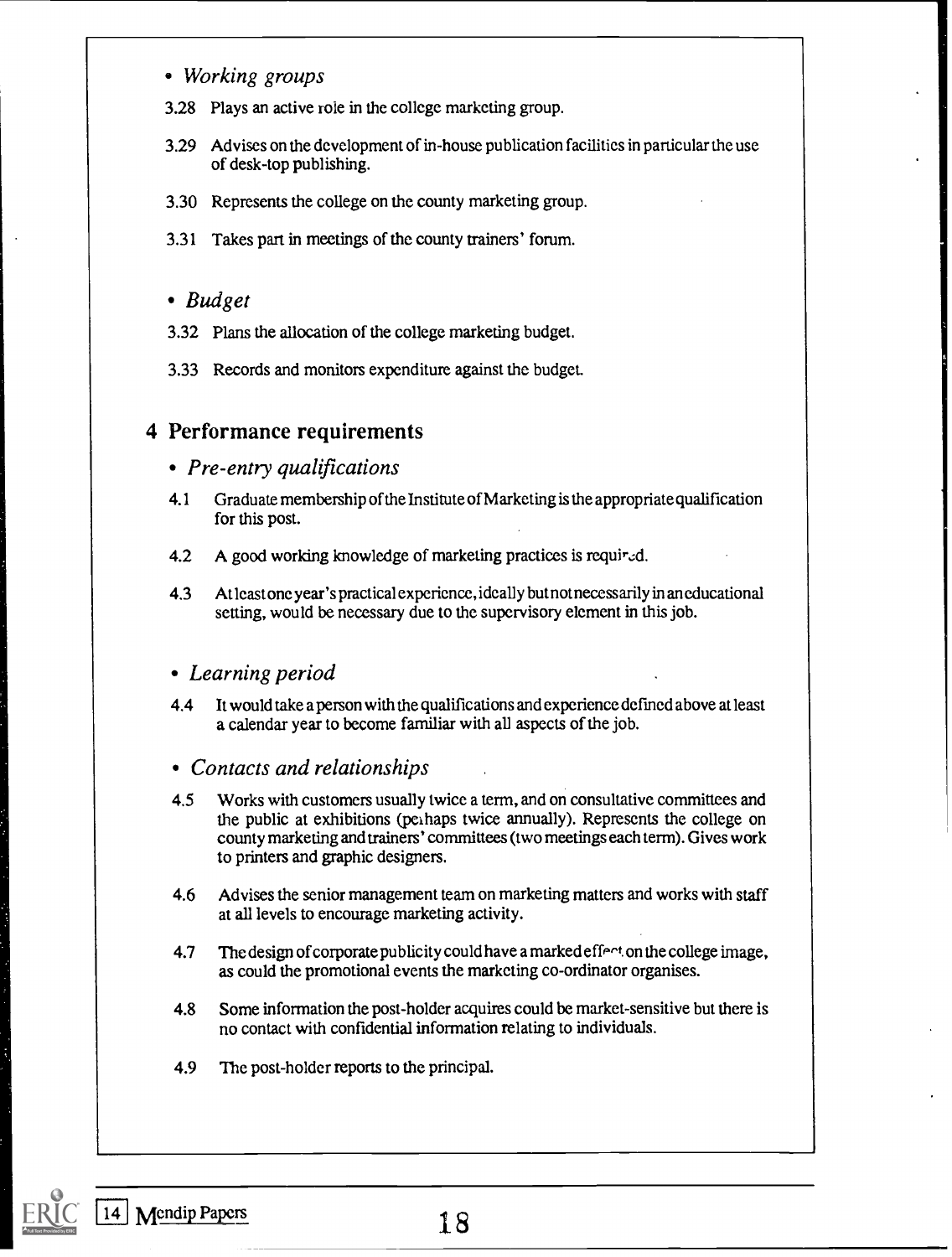- Decision-making and finance
- 4.10 Makes decisions about the design and style of publicity, and the work priorities of the self-fmancing courses co-ordinator.
- 4.11 Most of the role is, however, advisory, and decisions are made by management taking account of the post-holder's advice.
- 4.12 Effective performance by the marketing co-ordinator could increase the number of students coming to the college and increase thc volume of self-fmancing work undertaken.
- 4.13 The post-holder has overall control of the college marketing budget (£29,000 in 1990/91).

#### • Responsibility for staff

- 4.14 Manages the activities of the self-financing courses co-ordinator (0.5 post lecturer grade).
- 4.15 No responsibility for health and safety except as an employee.
- Mental skills
- 4.16 There is very little routine work in the job. The job relies on the post-holder to initiate policies and activity.
- 4.17 Market research can involve the collection and interpretation of complex information, requiring both analytical skills and judgement.
- 4.18 Planning activities include the organisation of exhibitions and other promotional events.

#### Working conditions

- 4.19 Only works evenings when this is required by attendance at an exhibition (perhaps twice a year).
- 4.20 Shares an office with the self-financing courses co-ordinator.

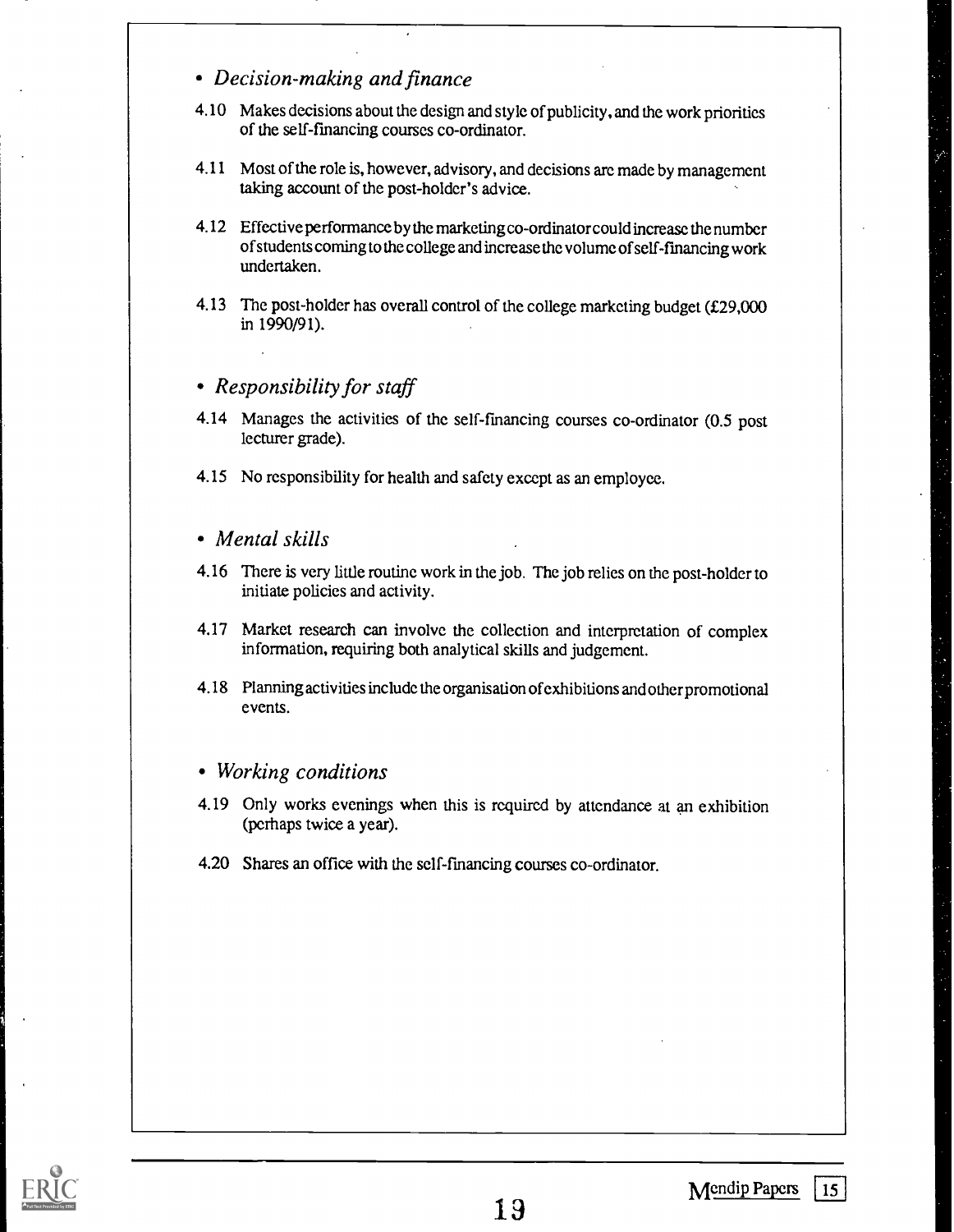#### About the Mendip Papers

The Mendip Papers arc a topical series of booklets written specially for managers in further and higher education. As managers and governors take on new responsibilities and different roles they face new challenges, whether in the areas of resource and financial management or in the pursuit of quality, the recruitment of students and the development of new personnel roles. The Mendip Papers provide advice on these issues and many more besides.

Some of the papers provide guidance on issues of the moment. Others offer analysis, providing summaries of key recent research studies or surveys. The authors are experts in their areas and offcr insights into the ways in which the fields of postschool education and training are changing.

Mendip Papers provide up-to-date information on important current issues in vocational education

and training, as well as summaries of research studies and surveys, along with informed and sometimes controversial perspectives on the issues. Managers need Mendip Papers to keep abreast of current developments and to deal with key problems and challenges. Staff development officers and trainers will find them invaluable as a basis for incollege management training and staff development activities.

The list of Mendip Papers is growing steadily. If you have tackled a particular piece of research or conducted a survey in the fields of further, higher or adult education, or have undertaken an innovative management initiative which would be of interest to other managers, please contact the series editor, Lynton Gray, at The Staff College with a view to publishing your work and disseminating it throughout the post-school education system.

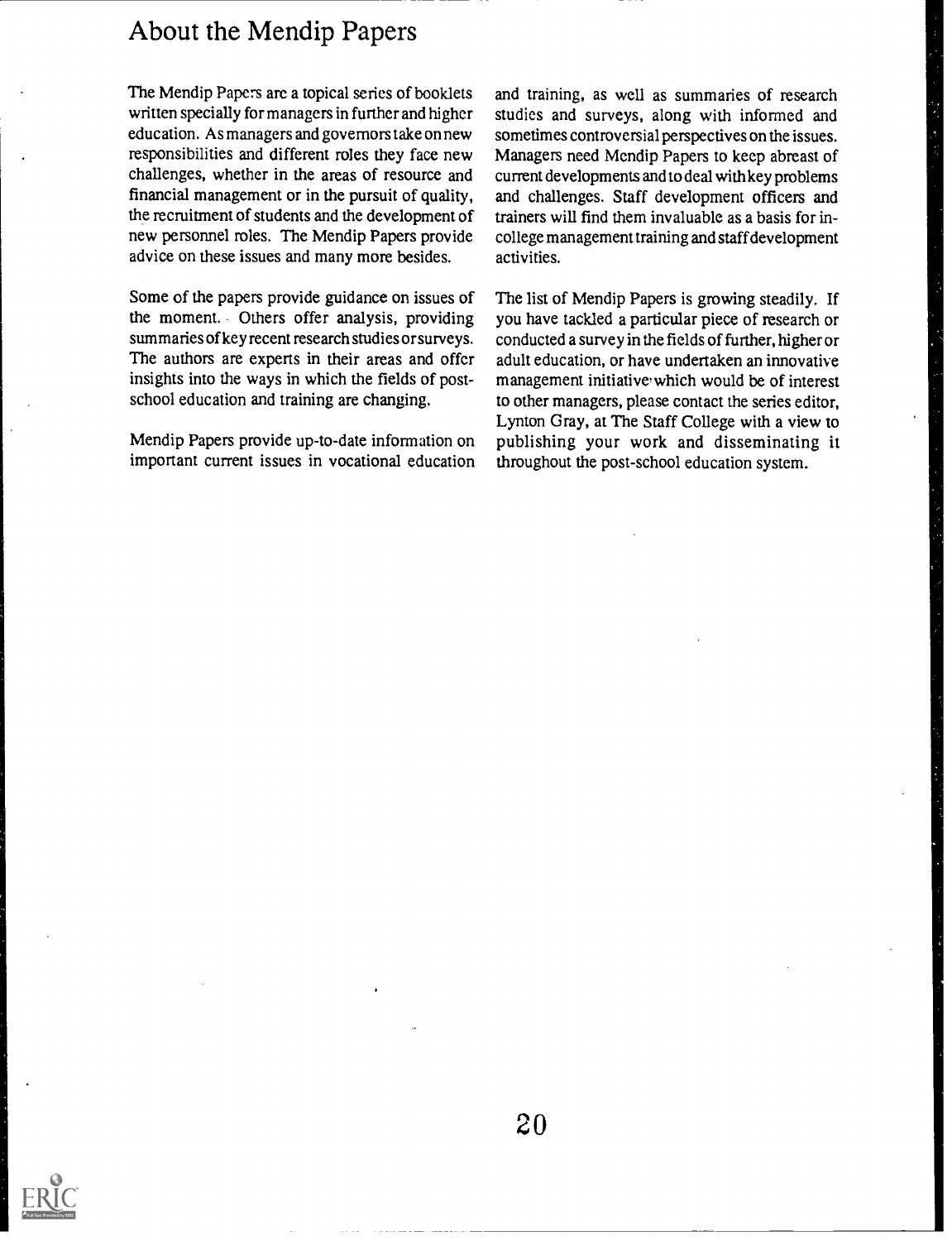#### About the Mendip Papers

The Mendip Papers are a topical series of booklets written specially for managers in further and higher education. As managers and governors take on new responsibilities and different roles they face new challenges, whether in the areas of resource and financial management or in the pursuit of quality, the recmitment of students and the development of new personnel roles. The Mendip Papers provide advice on these issues and many more besides.

Some of the papers provide guidance on issues of the moment Others offer analysis, providing summaries of key recent research studies or surveys. The authors are experts in their areas and offer insights into the ways in which the fields of post-school education and training are changing.

Mendip Papers provide up-to-date information on important current issues in vocational education and training, as well as summaries of research studies and surveys, along with informed and sometimes controversial perspectives on the issues. Managers need Mendip Papers to keep abreast of current . developments and to deal with key problems and challenges. Staff development officers and trainers will find them invaluable as a basis for in-college management training and staff development activities.

The list of Mendip Papers is growing steadily. If you have tackled a particular piece of research or conducted a survey in the fields of further, higher or adult education, or have undertaken an innovative management initiative which would be of interest to other manage rs, please contact the series editor, Lynton Gray, at the Further Education Development Agency (formerly The Staff College) with a view to publishing your work and disseminating it throughout the postschool education system.

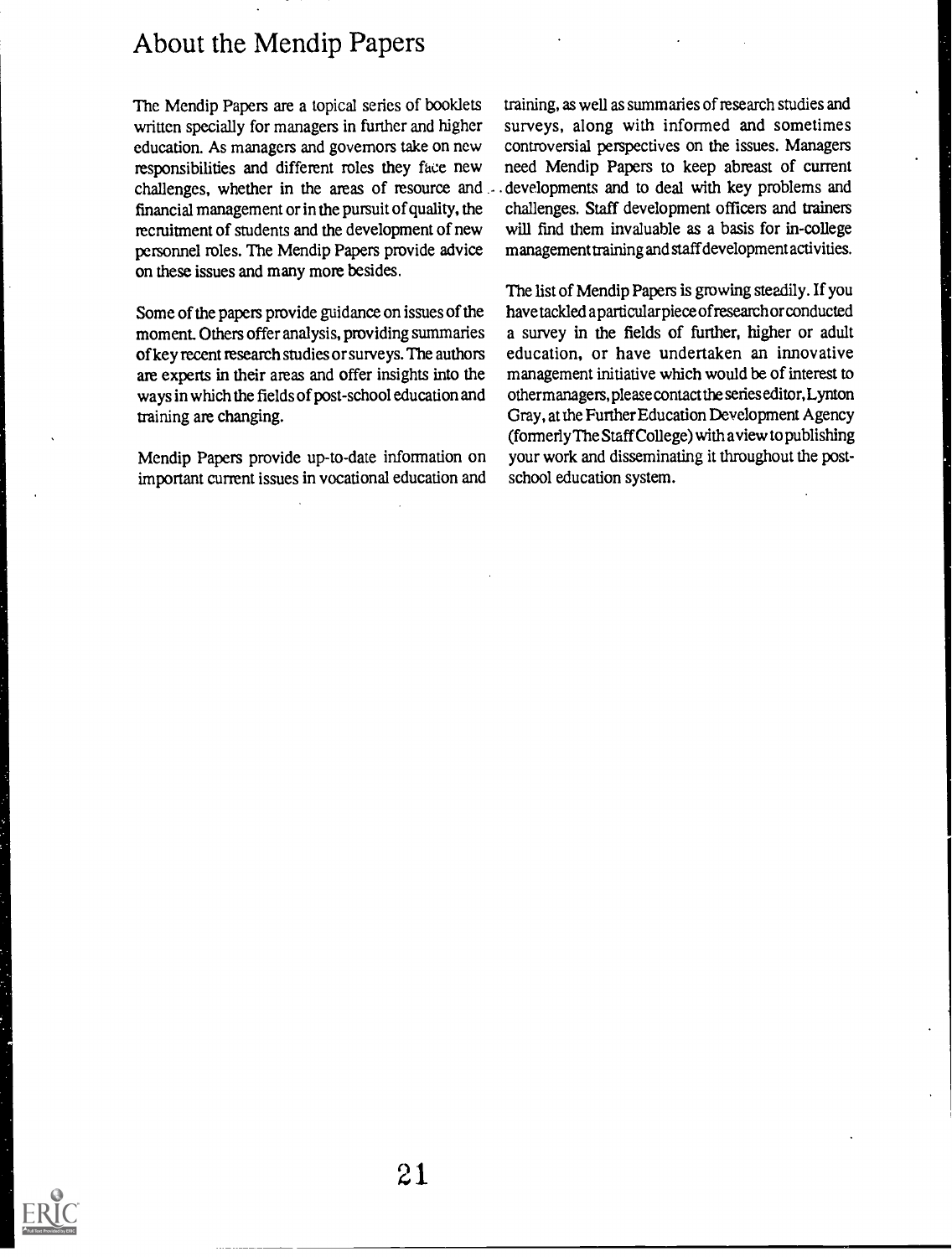## Titles in the series

### Curriculum management

| <b>MP073</b> | Putting the learner first: support through flexible learning<br>Jean Bolton              | 1994 | £3.50 |
|--------------|------------------------------------------------------------------------------------------|------|-------|
| MP 071       | Learning difficulties and the power of labelling in ABE<br>Sue Bergin and Andy Johnson   | 1994 | £3.50 |
| MP 060       | Explaining non-completion rates in Scottish universities<br>Alan Woodley                 | 1994 | £3.50 |
| MP 058       | A flexible approach to learning: articulating courses<br>J E McLachlan and Vivienne Wood | 1994 | £3.50 |
| $M^0$ 019    | Solving the problem of mathematics<br>Sir Roy Harding CBE                                | 1991 | £2.50 |

# Further education and vocational education and training

| MP 072 | Vocational qualifications and SLDD learners - a<br>work based learning approach           |      |       |  |
|--------|-------------------------------------------------------------------------------------------|------|-------|--|
|        | Margaret Levy                                                                             | 1994 | £4.00 |  |
| MP 067 | Raising quality in a competitive environment:<br>the Dutch experience                     |      |       |  |
|        | Jan Maas                                                                                  | 1994 | £4.00 |  |
| MP 066 | Raising quality in a competitive environment:<br>the New Zealand experience               |      |       |  |
|        | Margaret McCall and Bob Willyams                                                          | 1994 | £4.00 |  |
| MP 065 | Raising quality in a competitive environment:<br>the Canadian experience                  |      |       |  |
|        | Robert Gordon and Bill Sinnett                                                            | 1994 | £4.00 |  |
| MP 064 | Raising quality in a competitive environment:<br>tne British experience                   |      |       |  |
|        | Geoffrey Melling and John Graystone                                                       | 1994 | £4.00 |  |
| MP 056 | 'Funding learning' and all that: a synopsis of six reports<br>Bob Kedney and Alison Scott |      |       |  |
|        |                                                                                           | 1993 | £5.00 |  |
| MP 047 | Prison education's role in challenging offending<br>behaviour                             |      |       |  |
|        | Paul Ripley                                                                               | 1993 | £3.00 |  |
| MP 046 | Preparing and presenting project reports in<br>education management                       |      |       |  |
|        | <b>Lynton Gray</b>                                                                        | 1992 | £3.00 |  |

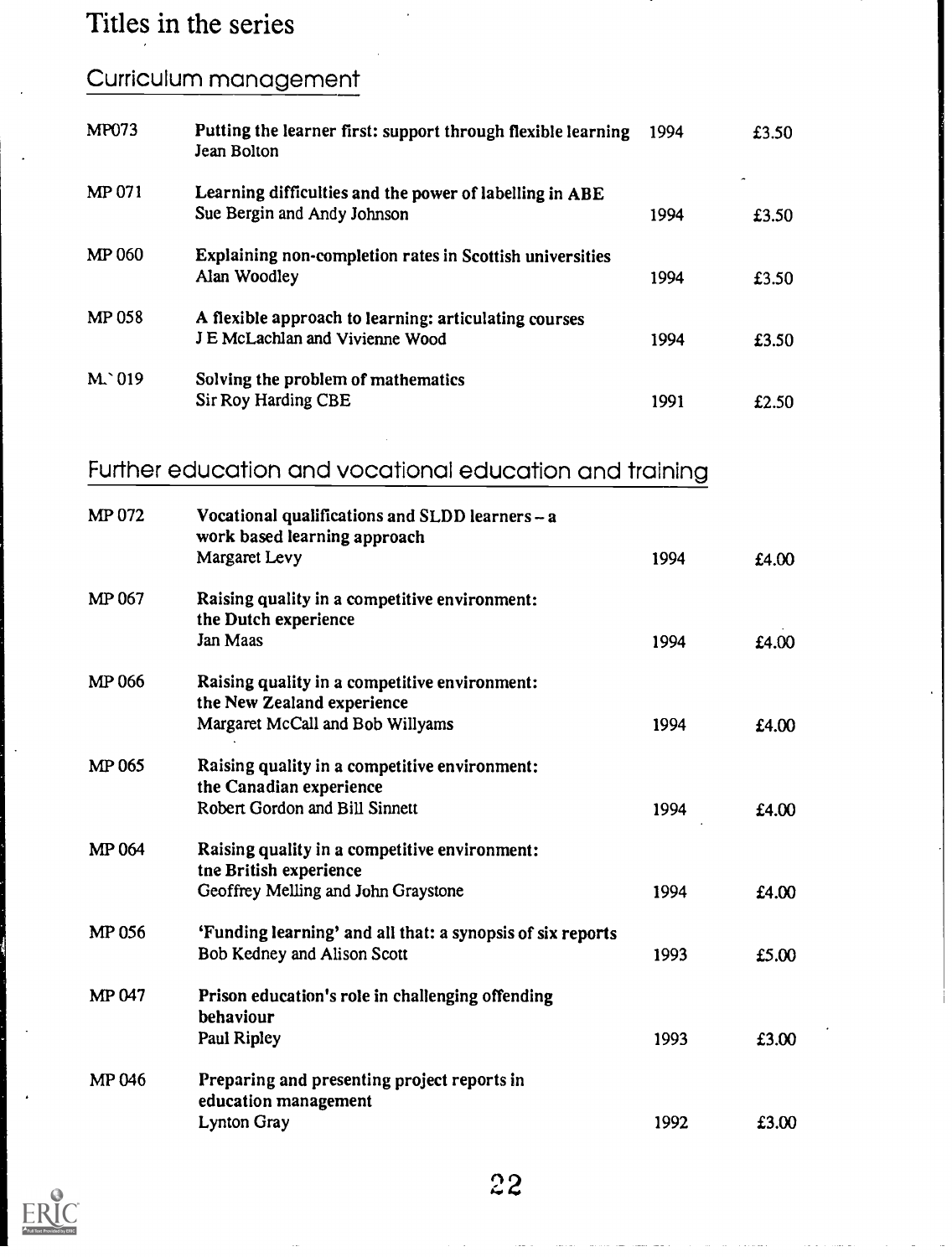| MP <sub>043</sub> | Post-16 participation: the success story<br>David Pardey                                                             | 1992         | £5.00 $\cdot$  |  |
|-------------------|----------------------------------------------------------------------------------------------------------------------|--------------|----------------|--|
| MP 022            | Prison education in England and Wales (revised)<br>Paul Ripley                                                       | 1993         | £2.50          |  |
| MP 011            | Essential acronyms in further, higher and adult<br>education (revised June 1994)<br>John Graystone and Margaret King | 1994         | £3.50          |  |
|                   | Human resources                                                                                                      |              |                |  |
| MP 069            | A focus for human resource management in FE<br><b>Andrew Betts</b>                                                   | 1994         | £3.50          |  |
| MP 063            | Strategic evaluation of staff development<br>Jonathan Simmons                                                        | 1994         | £4.00          |  |
| <b>MP 052</b>     | Investors in People in the college context:<br>the Weymouth College experience<br>Caroline Cheeseman and Anne Tate   | 1993         | £4.50          |  |
| MP 051            | Coping with incapability<br>Bob Saunders and Bob Kedney                                                              | 1993         | £5.00          |  |
| <b>MP 050</b>     | Job evaluation in the FE corporation<br><b>Bob Saunders</b>                                                          | 1993         | £6.00          |  |
| <b>MP040</b>      | Power, authority, autonomy and delegation:<br>a discursive journey round some big words<br>Colin Turner              | 1992         | £4.50          |  |
| MP 039            | Soft-systems methodology: an approach to<br>problem-solving in the management of<br>education                        |              |                |  |
| <b>MP037</b>      | Jorji Kowszun<br>Job analysis and the preparation of job descriptions<br><b>Bob Saunders</b>                         | 1992<br>1992 | £3.50<br>£4.50 |  |
| <b>MP 035</b>     | Leadership and its functions in further and higher<br>education<br>Derek Marsh                                       | 1992         | £4.50          |  |
| MP 033            | <b>Motivating staff</b><br><b>Colin Tumer</b>                                                                        | 1992         | £3.50          |  |
| <b>MP 027</b>     | <b>Creativity and management</b><br><b>Colin Tumer</b>                                                               | 1991         | £4.00          |  |
| MP 013            | The role of the new vice-principal<br><b>Christine Megson</b>                                                        | 1991         | £3.50          |  |



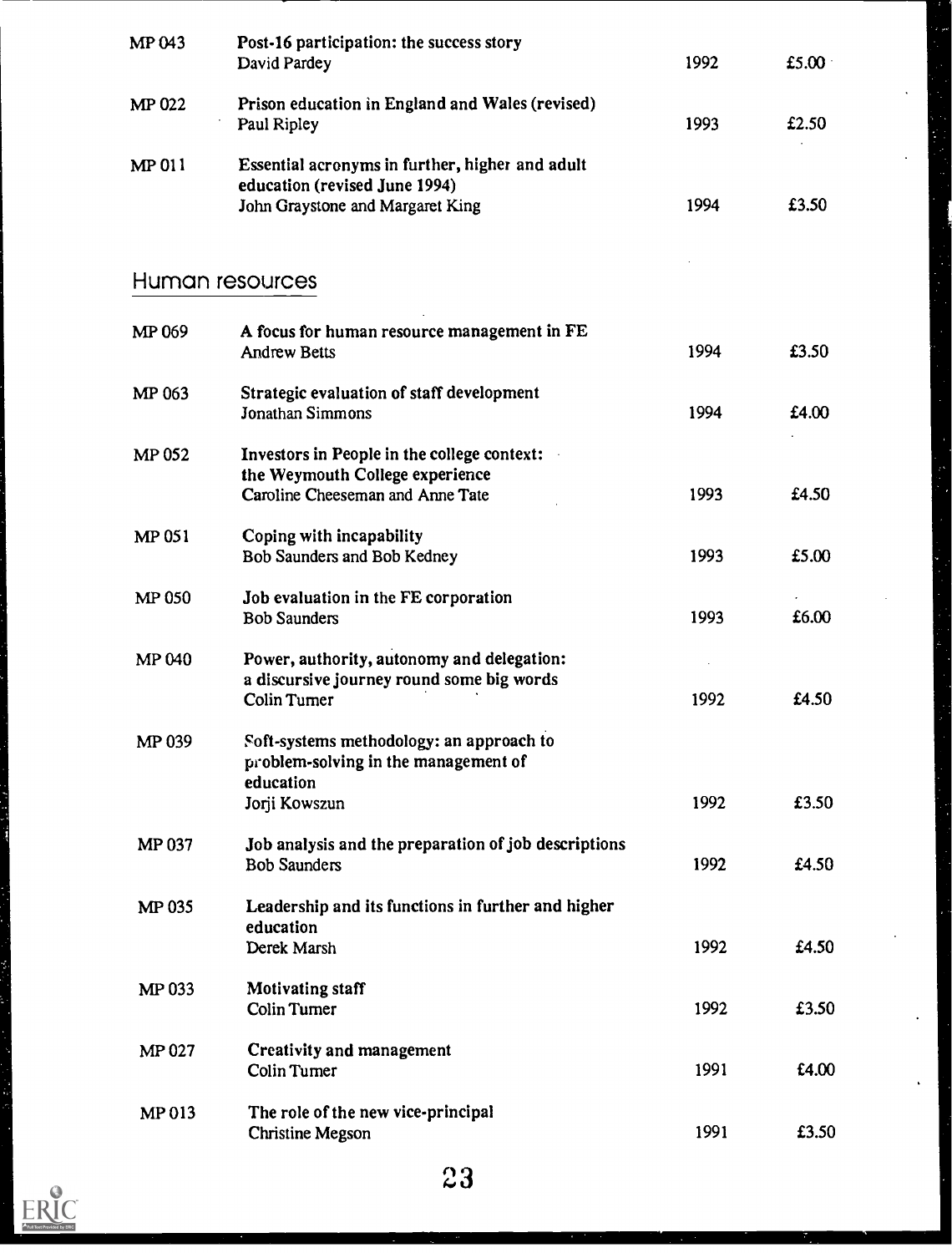# Legislation and governance

| <b>MP078</b>  | Managing contract change<br>Bob Kedney and Ted Ulas                                             | 1995 | £5.00 |
|---------------|-------------------------------------------------------------------------------------------------|------|-------|
| <b>MP042</b>  | Reviewing the college disciplinary procedure<br>Bob Kedney and Bob Saunders                     | 1992 | £5.00 |
| MP 041        | Governance and incorporation: style and strategy<br>Bob Kedney                                  | 1992 | £4.00 |
| MP 038        | The effects of employment legislation on collective<br>bargaining<br><b>Bob Saunders</b>        | 1992 | £3.00 |
| MP 036        | Governing corporate colleges (revised)<br>John Graystone                                        | 1992 | £6.00 |
| MP 032        | FE incorporation checklist for managers (revised)<br>John Graystone                             | 1992 | £5.00 |
| <b>MP 025</b> | FE funding and delegation schemes - an exegesis<br>David Atkinson                               | 1991 | £4.00 |
| <b>MP 018</b> | <b>Effective meetings</b><br>John Graystone                                                     | 1991 | £3.00 |
| MP 016        | Education reform legislation in the UK: a summary<br>John Graystone                             | 1991 | £4.00 |
|               | Organisational theory                                                                           |      |       |
| MP 015        | ,<br>Structures - fact and fiction<br>Colin Turner                                              | 1991 | £5.00 |
| <b>MP 008</b> | The perception of threat and the reality of decline<br>in organisations<br><b>Colin Turner</b>  | 1991 | £3.50 |
| MP 007        | Organisational culture<br><b>Colin Turner</b>                                                   | 1990 | £4.50 |
| <b>MP 006</b> | Socialisation into organisations<br><b>Colin Turner</b>                                         | 1990 | £2.50 |
| <b>MP 005</b> | Responding to change: the need for flexible college<br>structures and practices<br>Colin Turner | 1990 | £2.50 |



 $24$ 

Í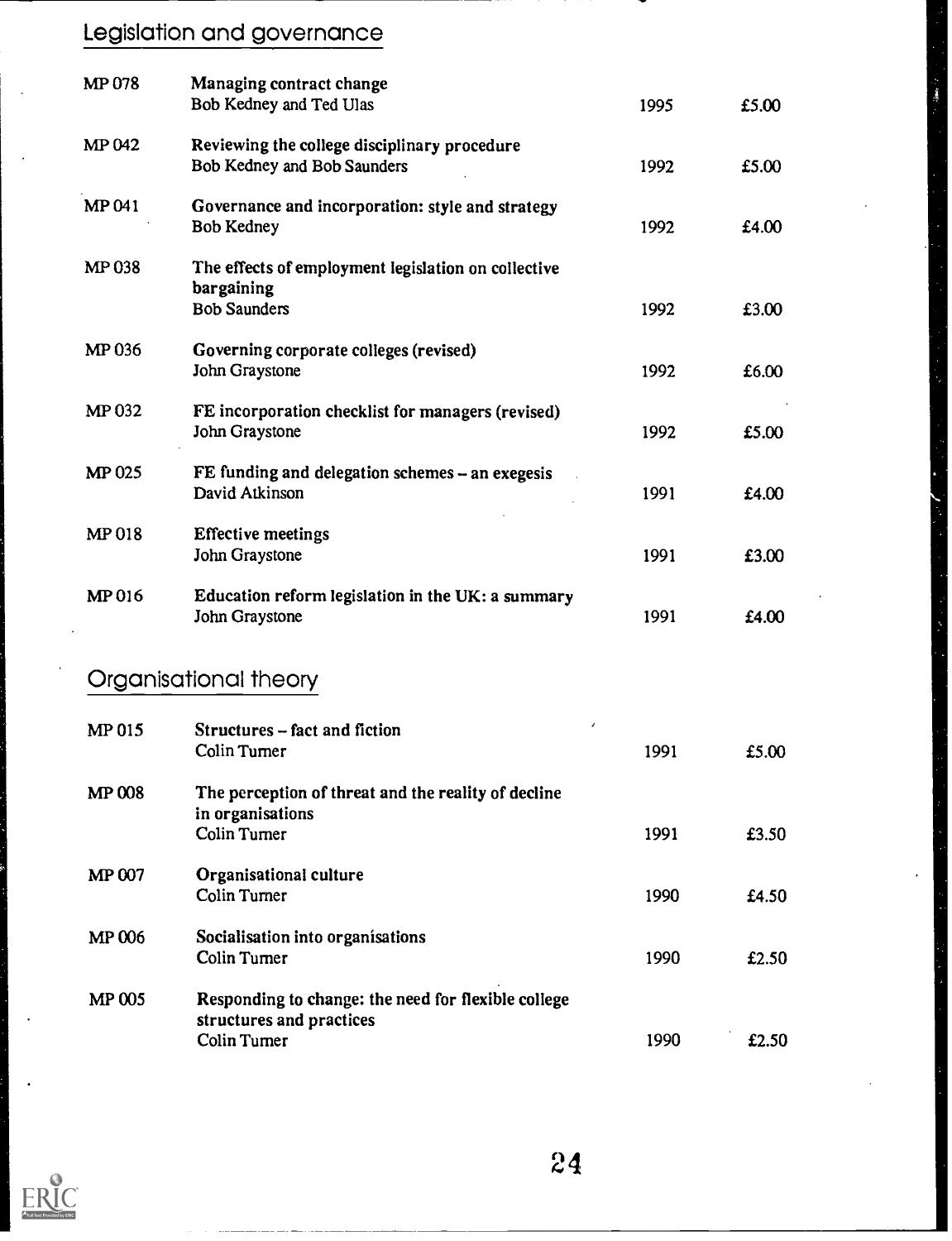# Planning and marketing

| <b>MP074</b>  | Strategic planning for adult education<br>Pablo Foster and Bob Powell                  | 1994 | £5.00 |
|---------------|----------------------------------------------------------------------------------------|------|-------|
| <b>MP 061</b> | Strategic planning in FE: the impact of incorporation<br><b>Rick Dearing</b>           | 1994 | £3.00 |
| MP 057        | Using market research to aid educational decision-making<br>Peter Davies               | 1993 | £4.50 |
| <b>MP 055</b> | Towards parity of esteem? Marketing Advanced GNVQs<br><b>Peter Davies</b>              | 1993 | £5.50 |
| MP 049        | Academic planning in the corporate college<br>Alison Scott, Bob Kedney and Lynton Gray | 1993 | £4.50 |
| <b>MP048</b>  | The competitive positioning of further education<br>colleges<br>Ali Bakir              | 1993 | £4.50 |
| <b>MP 031</b> | Establishing customer needs and perceptions<br><b>Bert Roberts</b>                     | 1992 | £5.00 |

## Quality and performance

| MP 081        | Quality programme costs in further education<br>Ian Beach                                                                           | 1995 | £5.00 |  |
|---------------|-------------------------------------------------------------------------------------------------------------------------------------|------|-------|--|
| MP 080        | Managing quality assurance at the FE/HE interface<br>Edited by Sue Brownlow                                                         | 1995 | £4.50 |  |
| MP 077        | FEFC inspection and the role of the internal nominee<br>Malcolm Tipper                                                              | 1995 | £3.00 |  |
| <b>MP 075</b> | The industrial and philosophical<br>origins of quality assurance<br><b>Edward Sallis</b>                                            | 1994 | £5.00 |  |
| <b>MP 070</b> | A framework for quality management<br><b>Edward Sallis</b>                                                                          | 1994 | £5.00 |  |
| MP 059        | Equal outcomes - equal experiences?<br>Edited by Sue Brownlow                                                                       | 1994 | £5.50 |  |
| <b>MP045</b>  | The Northern Ireland further education quality<br>assurance survey<br><b>Gerard Devlin</b>                                          | 1992 | £3.00 |  |
| MP 034        | Management and accountability in professional organisations<br>Society for Research into Higher Education;<br>editor Dr Helen Brown | 1992 | £5.00 |  |
|               | 25                                                                                                                                  |      |       |  |